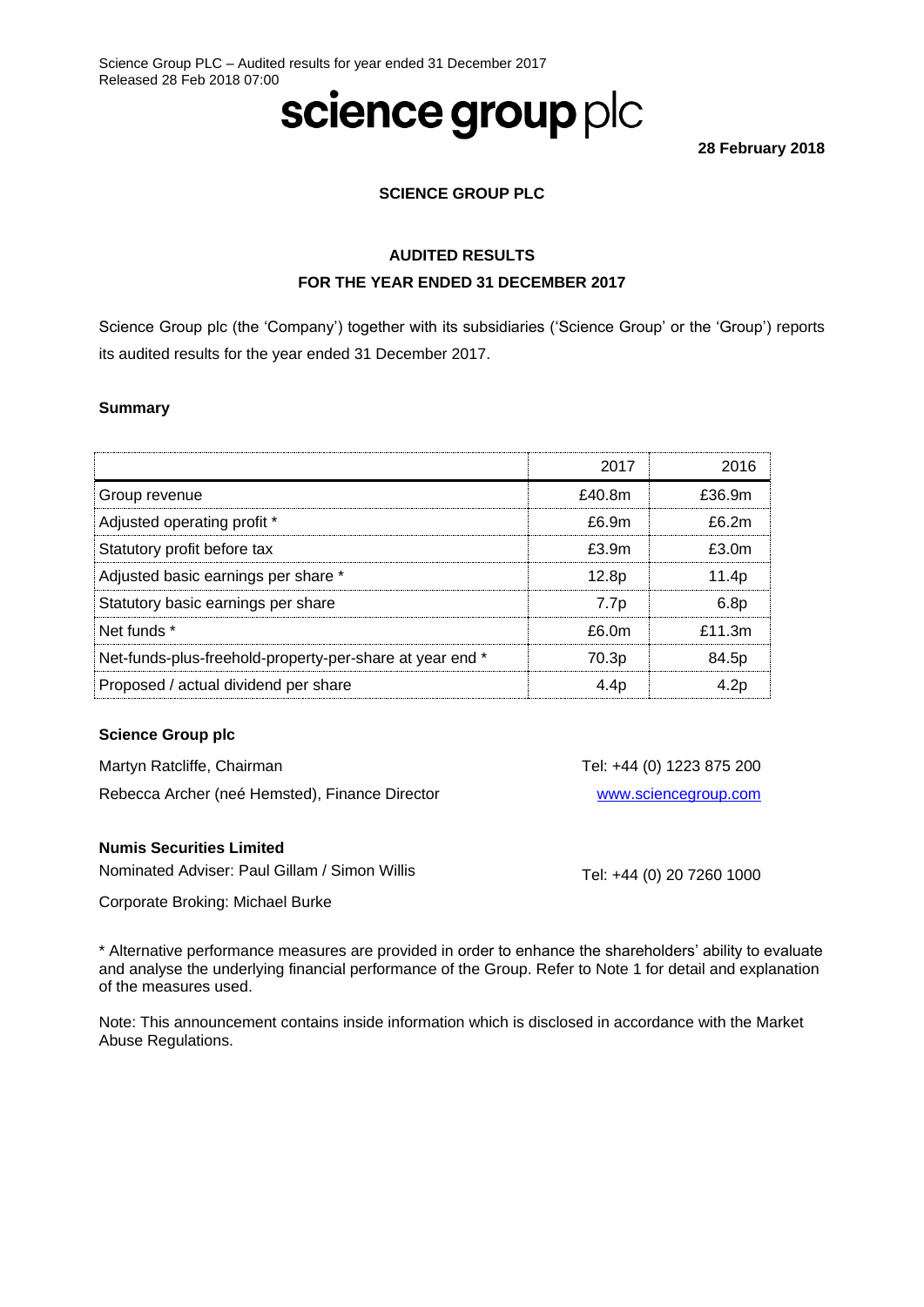#### **Chairman's Statement**

Science Group plc (the 'Company') together with its subsidiaries ('Science Group' or the 'Group') is an international consultancy providing applied science, product development, technology advisory and regulatory services to a client base in medical, food & beverage and commercial markets. Through organic investment and acquisitions, funded primarily from operating cash flow, the Group continues to develop an integrated offering of science-based services.

In 2017, Science Group again delivered strong operating margins, balancing the inherent volatility associated with a project-based consultancy through the broader service portfolio established via the acquisitions. In addition, the Group maintains a robust balance sheet with cash resources and long-term, low cost debt supported by significant freehold property assets, providing both resilience to economic volatility and opportunity for investment when appropriate.

#### **Financial Summary**

For the year ended 31 December 2017, Group revenue, including four months' contribution from the September acquisition, was £40.8 million (2016: £36.9 million) of which Core Business services revenue was £38.4 million (2016: £34.2 million). North America continues to be a major market for the Group accounting for 43% of Core Business revenue in 2017 (2016: 44%) and Europe (excluding the UK) accounted for 36% (2016: 27%). In 2017, the Group revenue benefitted by £0.7 million relative to foreign exchange rates during the prior year.

Adjusted operating profit for the year ended 31 December 2017 was £6.9 million (2016: £6.2 million). While the Group profit benefitted by approx. £0.6 million due to changes in foreign exchange rates relative to 2016, the Board took the opportunity to invest a proportion of this benefit in the organic development and infrastructure of the business. Statutory profit before tax was £3.9 million (2016: £3.0 million) resulting in basic earnings per share ('EPS') of 7.7 pence (2016: 6.8 pence). An alternative performance measure of adjusted basic EPS which applies consistent tax rates was 12.8 pence (2016: 11.4 pence). (Adjusted operating profit and other Alternative Performance Measures used in this report are defined in the Finance Director's Report and within the notes to the financial statements.)

Following the significant acquisition in September 2017 of Technology Sciences Group ('TSG'), with the cash consideration of £13.2 million (net cash outflow of £10.4 million) being funded from existing cash resources, the Group's cash balance at 31 December 2017 was £19.9 million (2016: £26.0 million) with net funds of £6.0 million (2016: £11.3 million) including bank debt of £13.9 million (2016: £14.7 million). (These figures exclude cash held separately on behalf of clients to pay regulatory registration fees.) The Group's bank debt is tied to interest rate swaps to produce a net fixed rate (effectively 3.5%) to 2026 and is secured on the Group's freehold property assets which have a combined balance sheet carrying value of £21.7 million (2016: £21.9 million).

The Board is proposing to increase the dividend by 5% to 4.4 pence per share (2016: 4.2 pence), at a total cost of £1.7 million (2016: £1.7 million). Subject to shareholder approval at the Annual General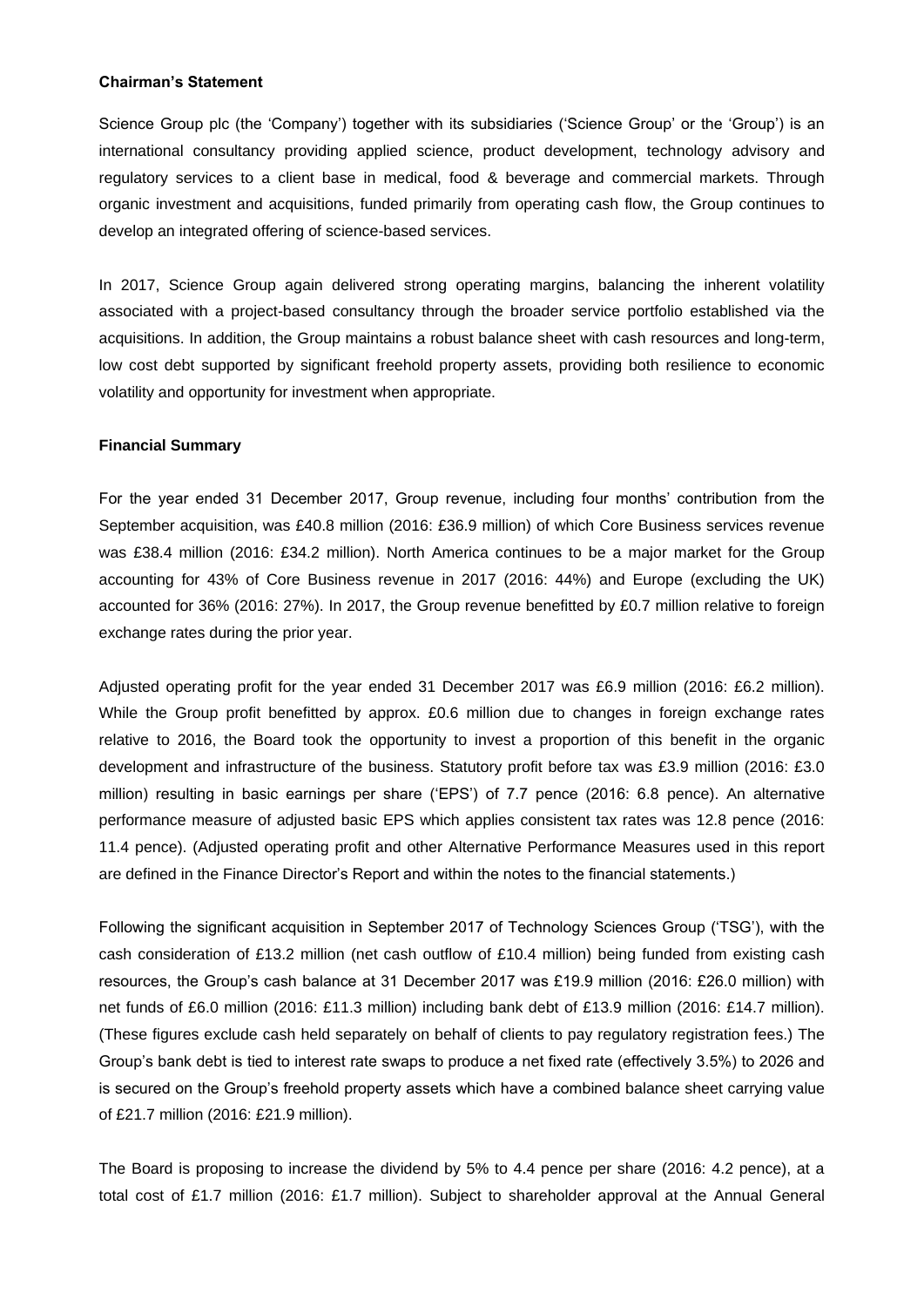Meeting ('AGM'), the dividend will be payable on 11 May 2018 to shareholders on the register at the close of business on 20 April 2018. The Board will also seek approval from shareholders at the AGM for authority to acquire up to 10% of the issued share capital of the Company so that, if deemed appropriate and in the best interests of shareholders, the Company may make share purchases in the coming year. Due to the shareholding of the Chairman (34.1% at 26 February 2018), this authority will, as in previous years, be conditional on Takeover Panel approval of a waiver of Rule 9 of the UK Code on Takeovers and Mergers and on the passing of a general authority Panel waiver by shareholders.

#### **Business Overview**

The strategy and structure of the Group is evolving around three main axes of Service Offering, Market Sector and Geography. Science Group has four primary Service Offerings: Applied Science; Product Development; Technology Advisory; and Regulatory Services. Organic growth opportunities arise from marketing these services into Vertical Market Sectors (Medical, Food & Beverage and Commercial) and Geographies (North America, Continental Europe, UK and Rest of World).

During the past year, the Board has been increasing the integration of the Group's service offerings to maximise the synergies and scale benefits from the acquisition strategy. The science teams in the Sagentia and Leatherhead businesses have now been integrated into a single Applied Science function and all the Group's Technology Advisory businesses, including OTM, have been merged into a single organisation structured into vertical market sectors which align with other parts of the Group. More recently, potential synergies between the European arm of TSG and the Leatherhead Regulatory team are being evaluated, in order to realise the benefits from the scale and international coverage of these resource teams.

In the year to 31 December 2017, the Product Development services, branded Sagentia, delivered a very strong performance in the Medical sector. This momentum has continued into the start of 2018 and reflects the success of the investments made over the past two years. However, the performance in the Commercial sector was disappointing, resulting in a review of this market strategy and the appointment through internal promotion of a new Managing Director to lead the business.

Leatherhead Food Research ('Leatherhead') has now become the Group's primary Food & Beverage market brand across all geographies. As reported at the Interim Results and as expected, revenue from the original Leatherhead activities declined relative to prior year due to the business transition. While this reduction has been slightly greater than originally anticipated in some areas, the market-leading Regulatory Services has performed well; the benefits of the integration and repositioning of the Group's Applied Science offering are starting to be realised; and the marketing of Advisory services through the Leatherhead channel is gaining momentum.

The integration of TSG, acquired in September, made good progress due to an intensive programme. In the North American operations, essential improvements in processes and operating/financial controls were implemented and the IT systems, along with employee payroll and benefits, were successfully separated from the vendor by year end in line with the integration plan. In Europe, the cost base has been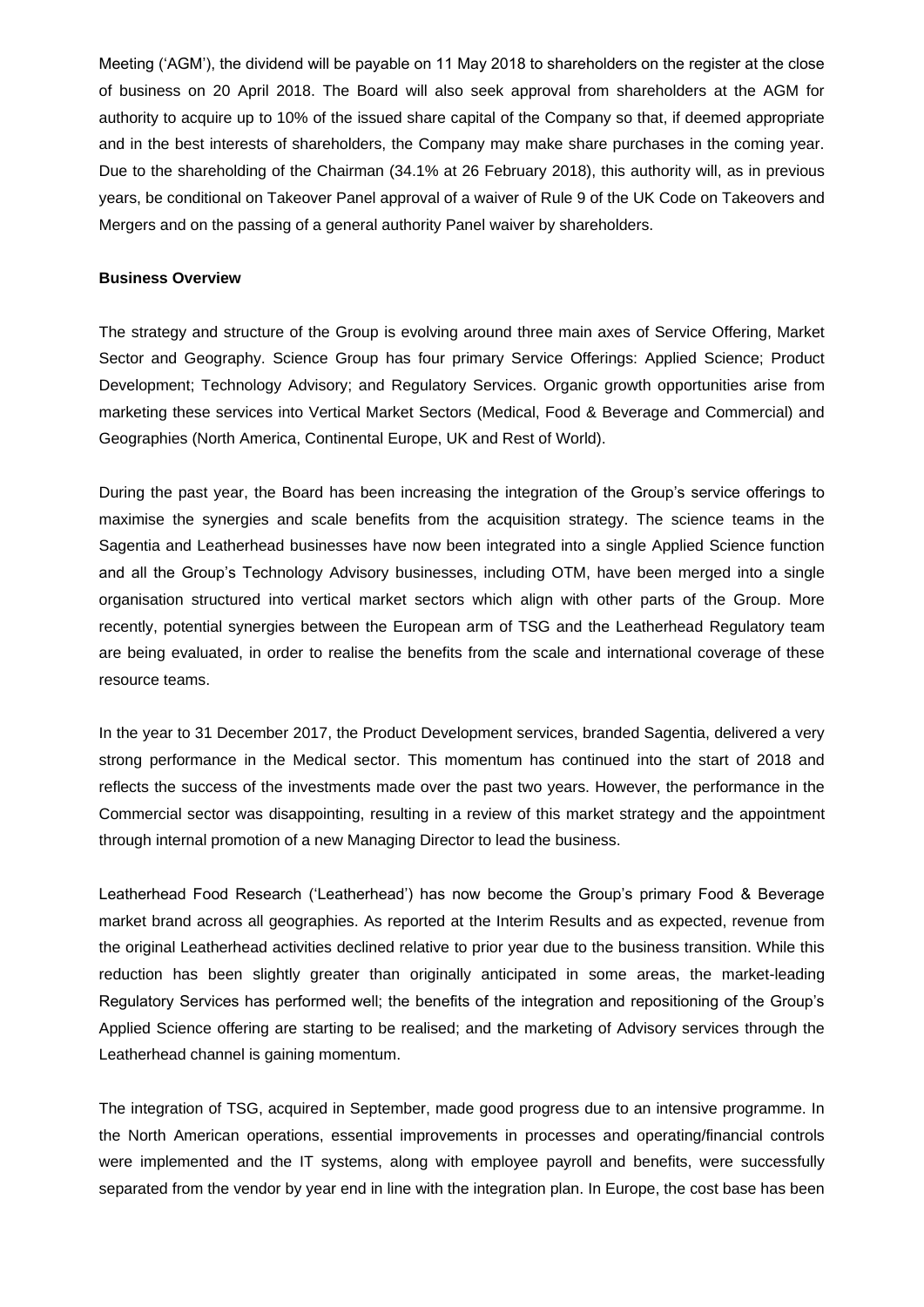realigned ahead of the REACH registration deadline in May 2018 and a restructuring of the organisation has been undertaken to establish a more integrated European operational model to realise the benefits from the Group's scale and international presence. While acquisition integration is inevitably disruptive in the short-term, the Board remains confident about the potential of TSG both in terms of the markets TSG serves and also the incremental added-value to the Group's wider client base. Revenue from TSG in the period from acquisition to 31 December was £4.9 million and acquisition integration costs were £0.8 million in line with the Board's expectations. As announced at the time of the acquisition, the consideration for TSG includes a contingent deferred component of £0.5 million payable in December 2019, explained further in the notes to the financial statements.

The TSG acquisition significantly expanded the Group's geographical footprint, particularly in the strategically important North American market which is now serviced by offices in 4 US states and around 50 employees. Most Science Group businesses have a high dependence on the USA and continue to invest in developing this market. As a result, the Board has now appointed a President of Science Group North America, to strengthen the leadership and coordination of the Group's businesses. The Group's footprint in Europe was also significantly expanded by TSG and the organisation is evolving to adopt a more integrated operating model. A new Managing Director is being appointed and a new senior role of European Regulatory Operations Director has been created and filled through internal promotion, in order to drive the European regulatory strategy.

As the Group enters 2018, the momentum from 2017 has continued and most business areas are actively recruiting. However there are two particular risk factors that the Board are monitoring. Firstly, the strengthening of Sterling, particularly against the US Dollar, means that if foreign exchange rates remain at the current levels, the Group would probably report a comparative negative effect on Group revenue and profit in the current year relative to 2017. The second factor is wage inflation which is noticeably increasing. This inflation is particularly, but not exclusively, apparent in scientific and technical areas. As a result, the Board is taking appropriate actions to mitigate this effect in terms of productivity, process efficiency, fee rates and margin leakage. In summary, having recognised the changes in these external factors during the latter part of 2017, the Board has been pro-active in addressing these risks and will continue to monitor.

#### **Share Option Plan & Long Term Incentive Programme**

Over the past eight years, Science Group plc has been transformed from a small, loss-making Cambridge consultancy into a very profitable international Group with approx. 400 employees and offices in the UK (4 locations), USA (4 States), Germany, Spain, Slovenia, Slovakia and Poland along with presence in Canada, France and Ireland. The Group's science-based services strategy targets vertical market sectors with a flexible structure and collaborative culture to maximise resource utilisation and operational efficiency.

As a result of the successful execution of the strategy, Science Group has

• Increased revenue (on a run rate basis) by approx. 150%;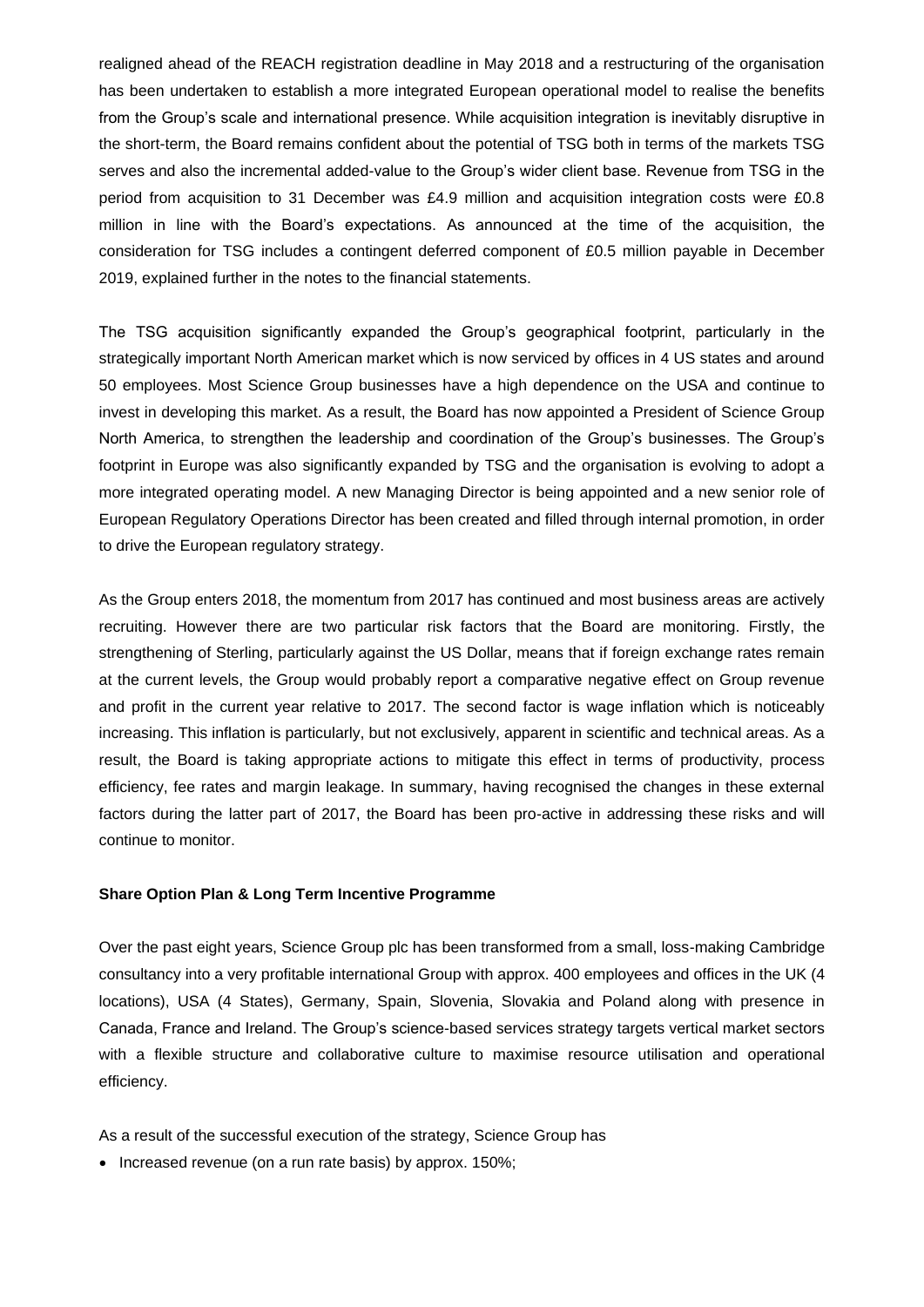- Turned a loss-making business into a profitable Group with adjusted operating margins in excess of 15%;
- Increased NAV per share by approx. 70%; and
- Increased the share price by over 700%.

With the exception of an equity fund-raising in 2010 to stabilise the original Sagentia business, and minor share issues related to the partial consideration/retention of founder managers of acquired companies, this success has been primarily funded from operating cash flow. Due to the share buy-back programmes, the number of shares in issue (excluding treasury shares) at 31 December 2017 is in fact approx. 5% less than that at the end of 2010.

The Group strategy requires the organisation to be stable, with key management and staff focused on the delivery of the strategy and associated operating plans. Development and retention of ambitious, intelligent, committed managers is essential and provides the primary source of talent to lead the Group's businesses and for succession planning. Similarly, as a consultancy, the employees of Science Group are the primary operational asset and comprise an outstanding team of international, highly qualified scientists, engineers, consultants and regulatory experts. These skills are in high demand. While remuneration structures currently include profit share, management bonus and share option schemes, the executive and senior business, technical and operational management are regularly targeted by other organisations.

The Board has therefore reflected on how to retain, incentivise and reward the long term contribution of senior management and key staff of the Group. Following a review of possible schemes, the Board has concluded that the simplest and most appropriate model can be derived from amendments to the existing Performance Share Plan ('PSP'). This process has also resulted in a review of some other aspects of the PSP and the following proposals regarding the PSP will therefore be recommended to shareholders at the Annual General Meeting. In summary:

1. As set out at the time of the acquisition of TSG, the Board will seek approval for the exceptional grant of up to 400,000 PSP options related to the acquisition to be incremental to the Plan Limit defined in the 2013 Performance Share Plan.

2. With the expansion of the Group, whilst actually decreasing the number of shares in issue, the current annual limit on grants under the PSP of 1% of issued share capital ('ISC') may not be sufficient to provide an adequate incentive/retention tool for the enlarged employee base. The Board will therefore propose to increase this limit to the lesser of 1.5% of ISC or 600,000 options.

3. At present, the PSP Scheme Rules provide for a 3 month exercise period after termination of employment. It is proposed that all future grants would expire at termination of employment, removing this grace period except in the exceptional circumstance when the employee has been unable to exercise the share options between resignation and termination due to the company being in a close period throughout that time. In such circumstances, the Remuneration Committee would have discretion but not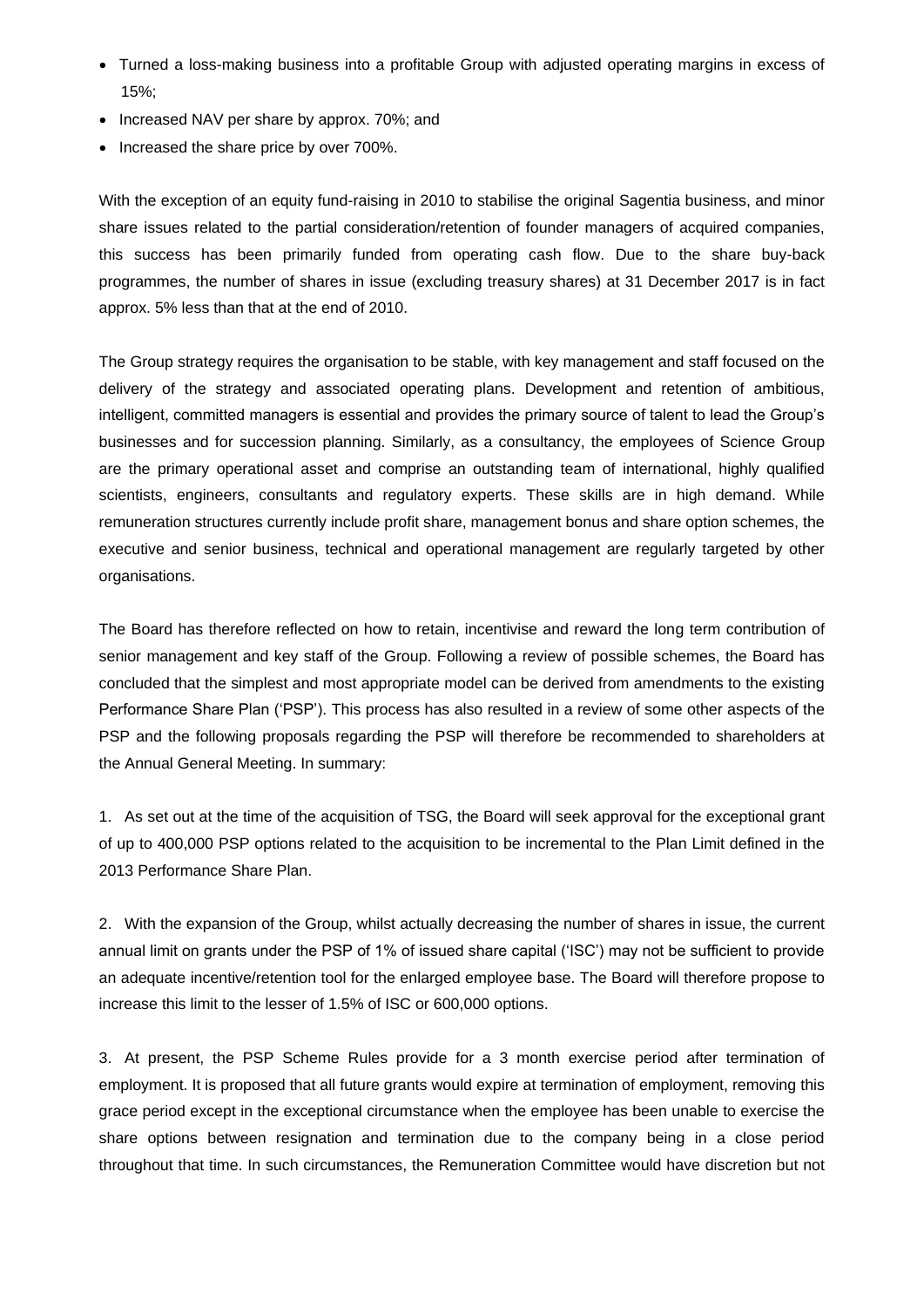obligation to defer the lapse date of the options for up to 1 month following the end of the relevant close period but such extension not exceeding 3 months from the employee termination date.

4. An Addendum to the PSP is to be proposed to better align the PSP scheme for USA employees and avoid a potential unintended personal tax liability for the individual prior to exercise of the option. ('USA Addendum')

5. An Addendum to introduce a Long Term Enhanced Executive Incentive ('EEI Addendum') to enable the Remuneration Committee to grant more substantial share options, every 3 years, to a small number of key senior managers at Executive Team, Managing Director, or equivalent technical/operating level, but excluding any employee holding 1.5% or more of ISC in shares or share options. These individual awards of between 50,000 and 250,000 options would vest after 5 years with performance targets based on share price appreciation. For the proposed 2018 EEI grant, 50% or 100% of the award would vest based on achieving share price targets of £3.30 or £4.40 respectively, with pro-rata vesting between these two figures. The maximum aggregate award amount at a single grant issue under the EEI Addendum would be 1.2 million options. It is proposed that each future grant under the EEI Addendum will also require specific shareholder approval.

## **Employee Diversity**

In 2017, the Science Group employee base continued to evolve and the majority of employees in the Group are now women, including around 40% of senior grades. In any organisation, this would be noteworthy, but in a science-based consultancy this is more significant, although there are differences in the gender profiles between business areas. For comparison, in 2010 it is estimated that women accounted for approx. 10% of the employee base and a lower proportion of senior managers. In addition, during the same period, the ethnic and cultural diversity of Science Group has been transformed into a multi-national organisation supporting our clients in over 30 languages.

There is no evidence to correlate this change in employee profile with the financial success of the Group during the period. But there has been a definite change in the culture of the Group through this transformation, as employee policies and practices have been progressively realigned to reflect the diversity of the organisation. Science Group is today a more dynamic and culturally rich environment where progress is based on merit, contribution and achievement, regardless of background, and that provides a foundation for the future benefit of all stakeholders in the Company.

#### **Summary**

In aggregate, the financial performance of the Group in 2017 was in line with the Board's expectations, balancing investment in the future with continued strong operating margins and cash flow. The Group's strategy of broadening the market and service offerings through acquisition has produced a differentiated, but increasingly integrated, science-based services offering with an enhanced resilience to individual market volatilities.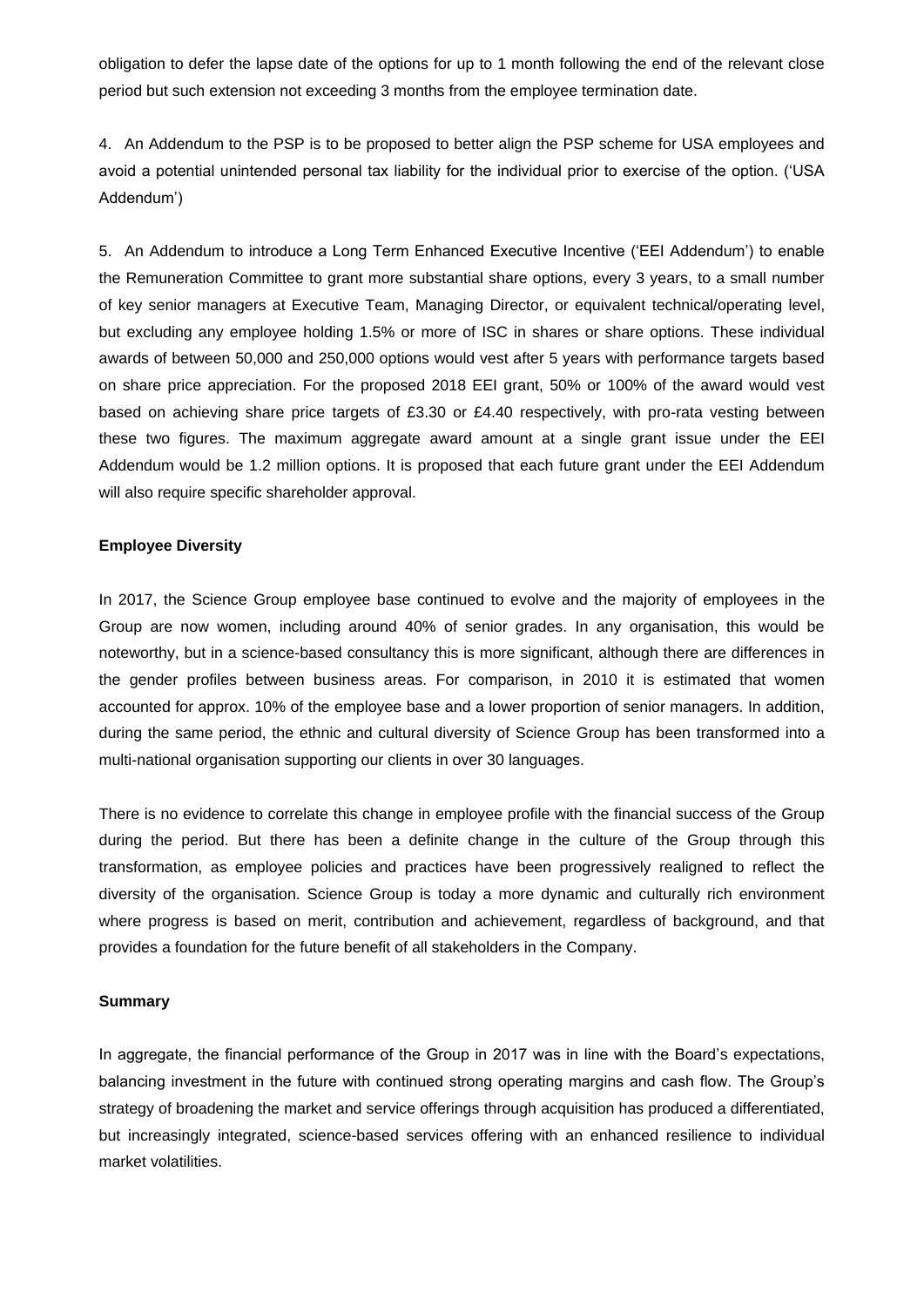At the same time, the Board recognise a number of external factors which create a changing dynamic in the market environment. However, by recognising these effects early and taking appropriate action to mitigate the impact, the Board remains confident on the future prospects of the Group.

Finally, it should be noted that the acquisition of TSG, like prior acquisitions, was funded from the Group's existing cash resources. Even after this significant capital deployment, Science Group plc retains a strong capital structure along with a freehold property asset base which enables access to fixed rate, long term, low cost debt. This foundation enables the Group to continue to evaluate both organic and acquisitive investment opportunities.

**Martyn Ratcliffe Chairman**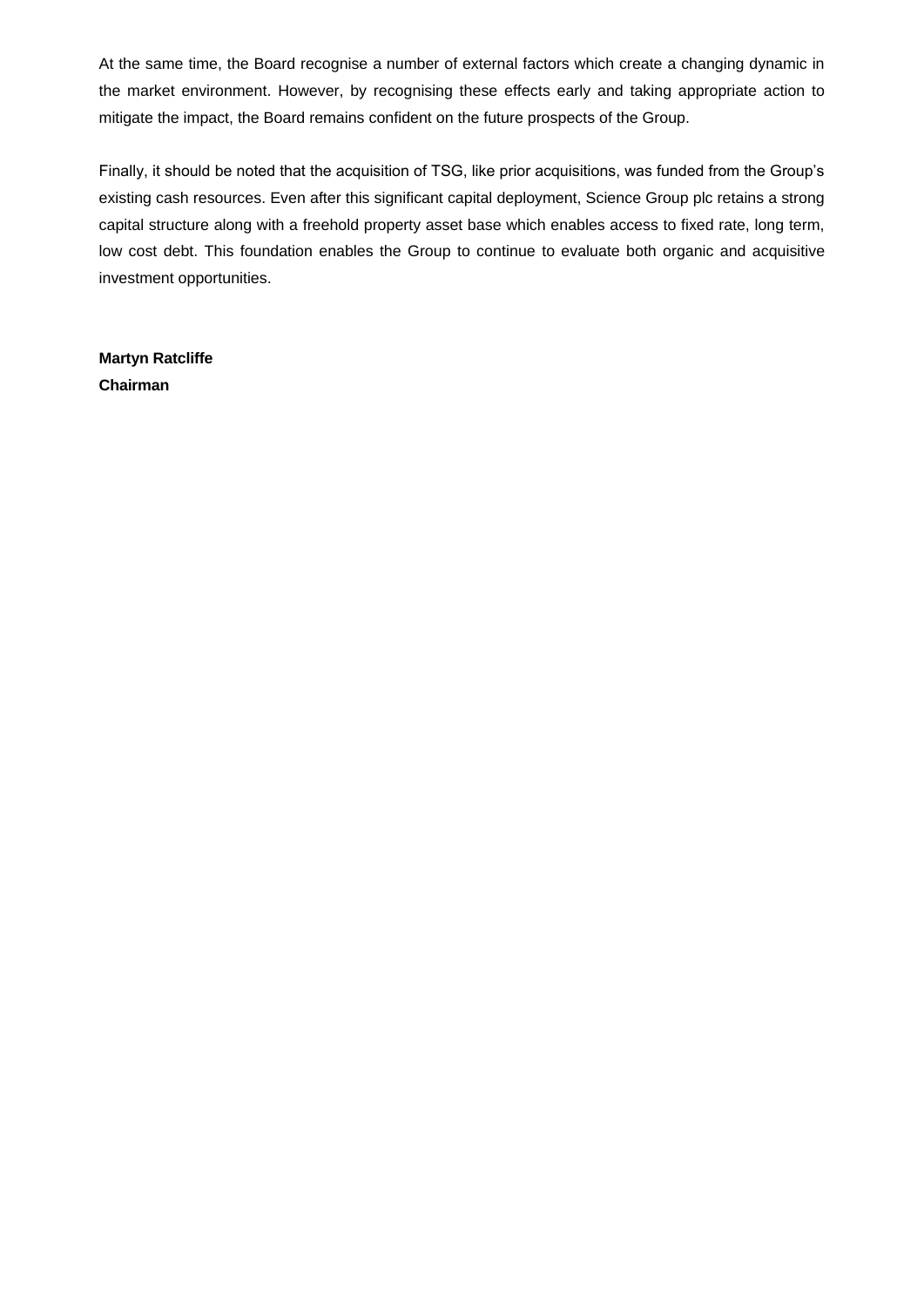#### **Finance Director's Report**

In the year ended 31 December 2017, the Group generated revenue of £40.8 million (2016: £36.9 million). Revenue from Core Business activities, that is revenue derived from delivering projects and consultancy services and materials recharged on these projects, increased to £39.7 million (2016: £35.8 million). TSG contributed £4.9 million revenue for the 4 month period ended 31 December 2017. Non-Core revenue, comprising property and associated services income derived from space let in the Harston Mill facility, was £1.1 million (2016: £1.1 million).

Adjusted operating profit increased to £6.9 million (2016: £6.2 million), benefitting from a favourable foreign exchange environment and adjusted operating profit margin remained strong at 16.9% (2016: 16.8%). The Board are anticipating the foreign exchange environment to be less favourable in 2018 and, if the current (February 2018) exchange rates are sustained, the effect would most likely be an adverse variance relative to 2017. (Adjusted operating profit is an alternative profit measure that is calculated as operating profit excluding impairment of goodwill and investments, amortisation of acquisition related intangible assets, acquisition integration costs, share based payment charges and other specified items that meet the criteria to be adjusted. Refer to Note 1 for further information on this and other alternative performance measures).

Statutory operating profit of £4.4 million (2016: £3.4 million) included one-off costs related to the TSG acquisition of £0.8 million (2016: £0.3 million related to the 2015 acquisitions). Statutory profit before tax was £3.9 million (2016: £3.0 million) and statutory profit after tax was £3.0 million (2016: £2.7 million).

A significant proportion of the Group's revenue is denominated in US Dollars and Euros and changes in exchange rates can have a significant influence on the Group's financial performance. In 2017, £14.0 million of the Group Core Business revenue was denominated in US Dollars (2016: £12.4 million) and £4.1 million of the Group Core Business revenue was denominated in Euros (2016: £3.9 million). The exchange rates during the year resulted in a revenue and operating profit benefit, when compared to the rates in effect during 2016, of £0.7 million and £0.6 million respectively. The Board determined to use some of this benefit to accelerate some investment programmes. The Group continues to monitor the volatility of the exchange rate and to date has decided not to utilise foreign exchange hedging instruments.

The tax charge in the Consolidated Income Statement of £0.9 million (2016: £0.2 million) results in an effective tax rate of 22.2% (2016: 7.4%). The various significant adjustments affecting the prior years' tax charges have largely ceased with the historic tax losses being fully utilised where possible and the Research and Development tax claim in 2017 of £0.3 million being recognised in the year to which it relates (2016 included an R&D credit of £0.7 million relating to the 2015 and 2016 financial years). While the Group effective tax rate was anticipated to be below the UK nominal corporation tax rate due to the benefit of R&D tax credits, in 2017, a one-off tax cost of £120,000 has been recognised in relation to the Tax Cuts and Jobs Act in the US due to the European arm of TSG being partially owned by the TSG US company.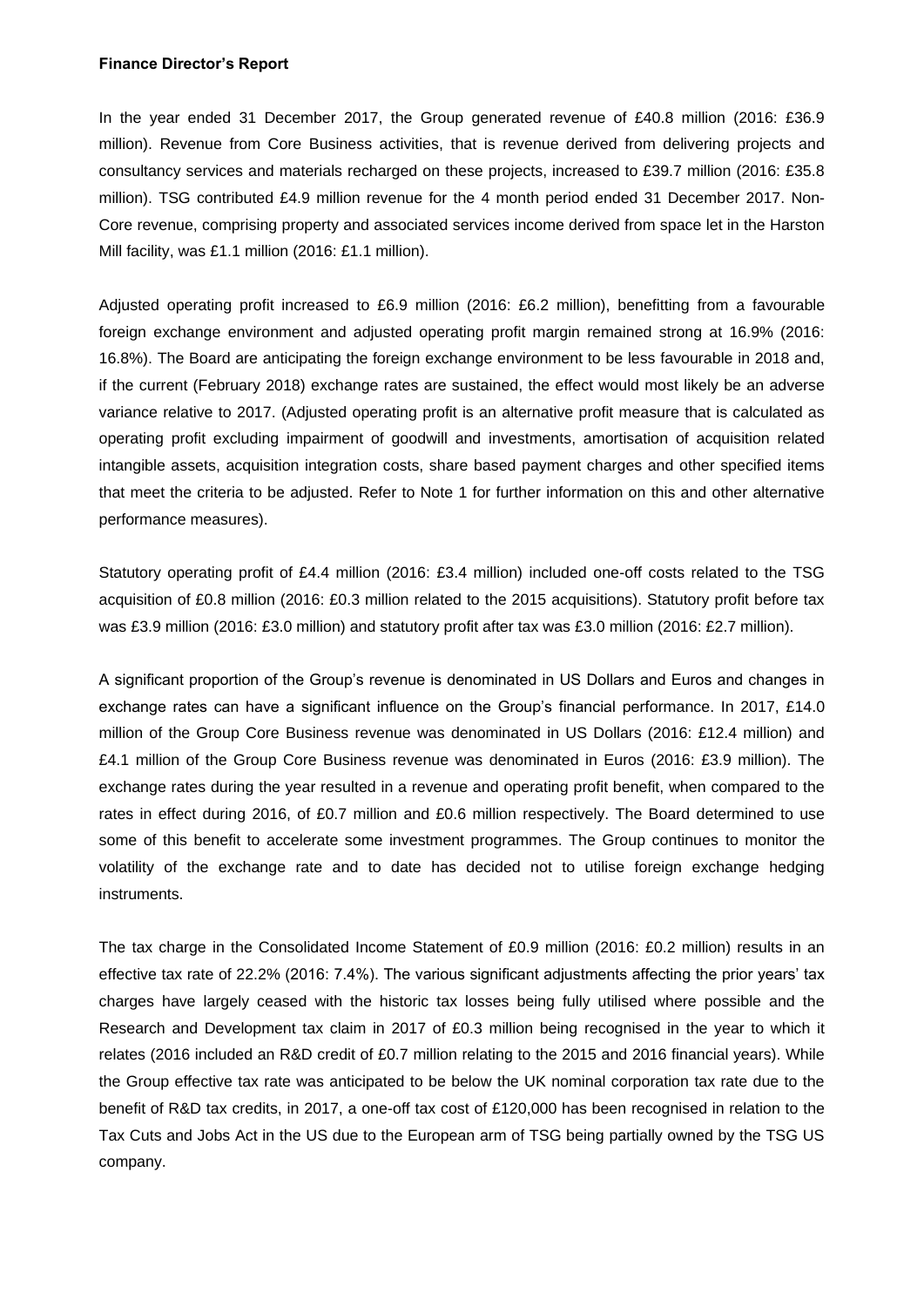At 31 December 2017, Science Group had £11.4 million (2016: £11.8 million) of tax losses carried forward of which £0.6 million (2016: £1.4 million) relate to trading losses which are anticipated to be used to offset future trading profits. The remaining tax losses of £10.8 million (2016: £10.4 million) have not been recognised as a deferred tax asset due to the low probability that these losses will be able to be utilised.

Statutory basic earnings per share ('EPS') was 7.7 pence (2016: 6.8 pence). In order to provide a measure that demonstrates the underlying value generated by the Group at a per share level, an adjusted earnings per share measure has been presented. Adjusted basic earnings per share, which excludes adjusting items and includes a corporation tax charge on adjusted profit before tax at the Group's blended corporation tax rate, increased to 12.8 pence (2016: 11.4 pence).

Cash generated from operations excluding Client Registration Funds ('CRF') was £7.8 million (2016: £11.6 million). Reported cash generated from operations in accordance with IFRS was £8.6 million (2016: £11.6 million). The difference in these two metrics relates to the fact that TSG, particularly in the USA, processes regulatory registration payments on behalf of clients. These CRF monies are, as far as is practicable, now held separately from the Group cash balances. The alternative performance measures, adjusting for CRF, more accurately reflect the Group's cash position and cash flow.

The Group's term loan with Lloyds Bank plc ('Lloyds') was renewed in 2016 as a 10 year fixed term loan of £15 million, secured on the freehold properties at Harston and Epsom. Phased interest rate swaps hedge the loan resulting in a 10-year fixed effective interest rate of 3.5%, comprising a margin over 3 month LIBOR and the cost of the swap instruments. The repayment profile of the loan is £1 million per annum over the term with the remaining £5 million repayable on expiry of the loan in 2026. The term loan has no operating covenants as long as the Group net bank debt is less than £10 million. If this threshold is crossed, two conditions apply: a financial covenant, measured half-yearly on a 12 month rolling basis, such that annual EBITDA must exceed 1.25 times annual debt servicing (capital and interest); and a security covenant whereby the loan to value ('LTV') ratio of the securitised properties must remain below 75%. If either of these conditions are breached, a remedy period of 6 months is provided, during which time the EBITDA or LTV condition can be remedied or the net bank debt can be reduced to less than £10 million. The Group has adopted hedge accounting for the interest rate swap related to the bank loan under IAS 39, Financial Instruments, and the gain on change in fair value of the interest rate swaps was £30,000 (2016: £0.2 million) which was recognised directly within equity.

The Group has maintained its strong balance sheet with shareholders' funds at 31 December 2017 of £37.7 million equivalent to 95.9 pence per share in issue (2016: shareholders' funds of £36.0 million, equivalent to 91.5 pence per share in issue). This includes the Group's freehold properties in Harston, near Cambridge and in Epsom, Surrey, held on the balance sheet at an aggregate value of £21.7 million (2016: £21.9 million). The Board considers it appropriate to undertake formal property valuations at least every 5 years and will therefore be initiating this process in 2018 for both properties to align the valuation schedules.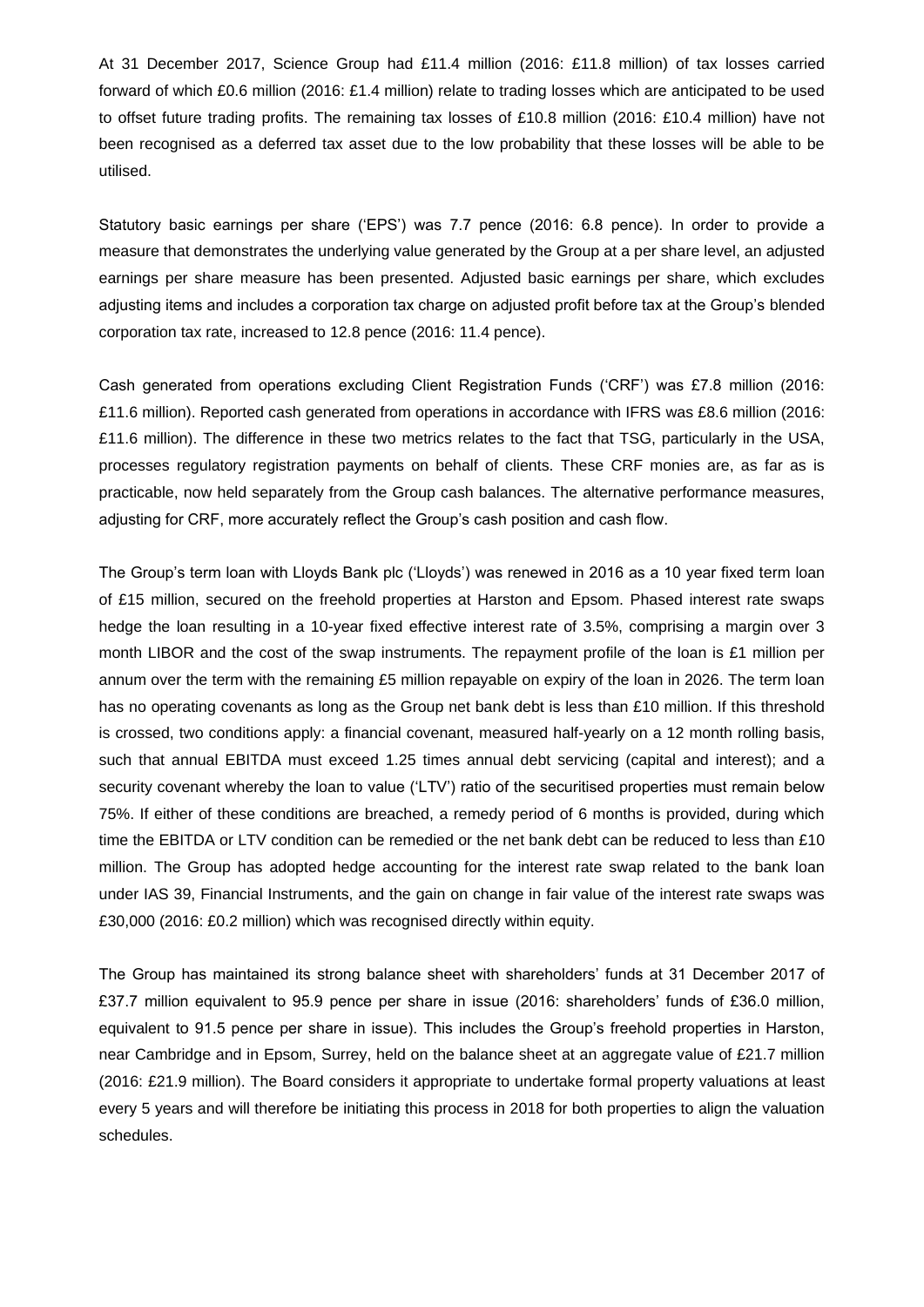The Group cash position (excluding CRF) at 31 December 2017 was £19.9 million (2016: £26.0 million) and net funds were £6.0 million (2016: £11.3 million). CRF of £0.9 million (2016: £nil) were held at the year end. Working capital management during the year continued to be a focus with debtor days of 45 days at 31 December 2017 (2016: 42 days) while combined debtor and WIP days reduced to negative 4 days (2016: negative 13 days) following the inclusion of TSG. (WIP is defined as the net of accrued income and payments received on account).

Net-funds-plus-freehold-property-per-share in issue, an alternative performance measure (refer to the notes to the financial statements for the calculation) was 70.3 pence per share (2016: 84.5 pence per share) reflecting the cash deployed in the acquisition of TSG in September 2017.

At 31 December 2017, the Company had 39,367,128 ordinary shares in issue (2016: 39,328,794) and held an additional 2,694,907 shares in treasury (2016: 2,733,241).

In summary, Science Group has again delivered a performance in line with the Board's expectations, with strong profitability and excellent cash flow. This value-enhancing model has enabled the Group to expand through acquisition without, to date, requiring equity capital fund raising, whilst establishing and maintaining a very robust balance sheet.

**Rebecca Archer Finance Director**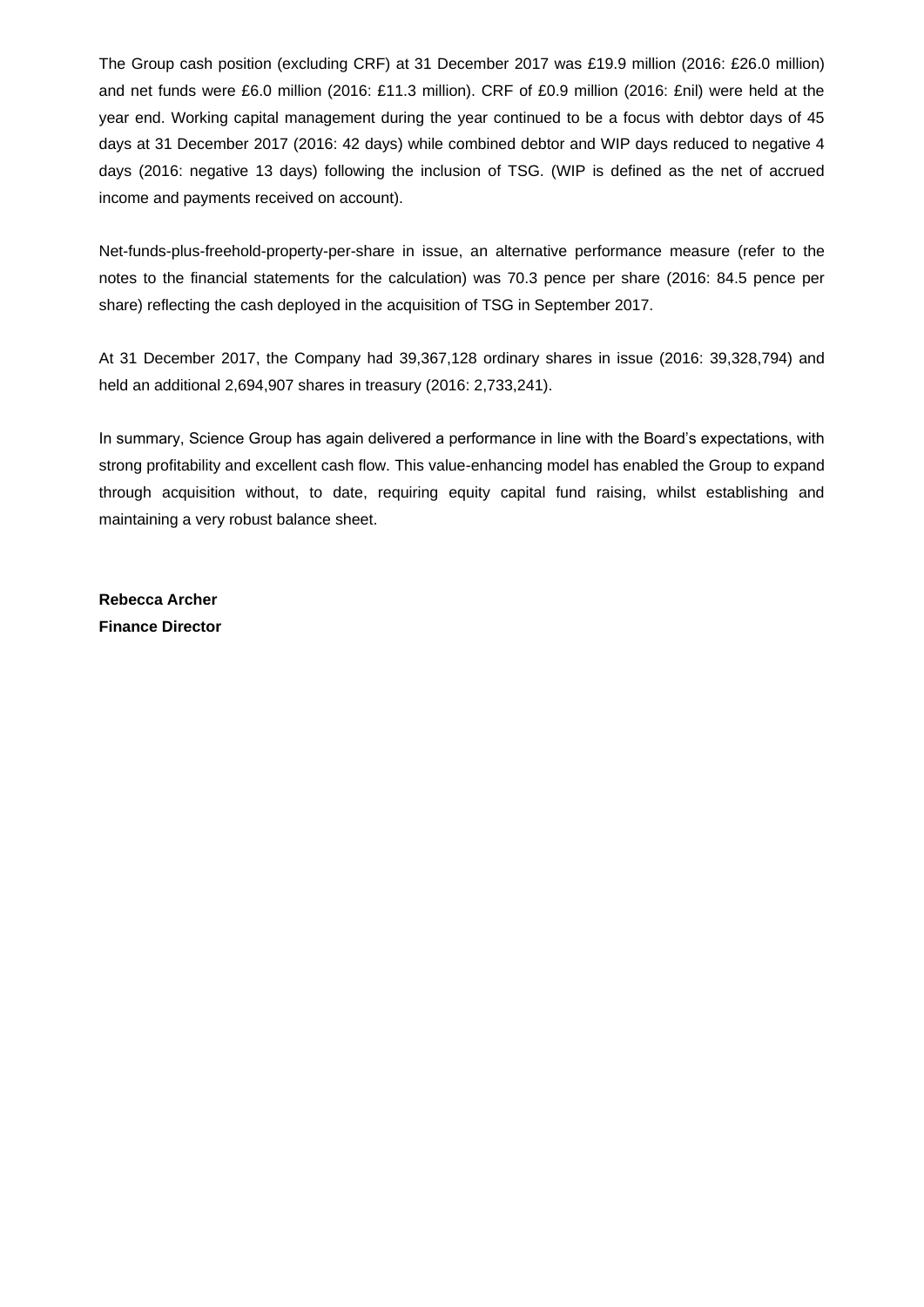## **Consolidated Income Statement For the year ended 31 December 2017**

|                                                                  | <b>Note</b>    | 2017     | 2016     |
|------------------------------------------------------------------|----------------|----------|----------|
|                                                                  |                | £000     | £000     |
|                                                                  |                |          |          |
| Revenue                                                          | $\overline{2}$ | 40,823   | 36,899   |
| Operating expenses before adjusting items                        |                | (33,917) | (30,683) |
| <b>Adjusted operating profit</b>                                 |                | 6,906    | 6,216    |
|                                                                  |                |          |          |
| Amortisation and impairment of intangible assets                 |                | (1, 410) | (1, 857) |
| Impairment of other investments                                  |                |          | (50)     |
| Acquisition integration costs                                    |                | (812)    | (317)    |
| Share based payment charge                                       |                | (312)    | (597)    |
| <b>Operating profit</b>                                          | $\overline{2}$ | 4,372    | 3,395    |
|                                                                  |                |          |          |
| Finance income                                                   |                | 3        | 2        |
| Finance costs                                                    |                | (496)    | (429)    |
| Profit before income tax                                         |                | 3,879    | 2,968    |
| Income tax charge                                                | 3              | (861)    | (219)    |
| Profit for the year                                              |                | 3,018    | 2,749    |
|                                                                  |                |          |          |
| Profit for the year attributable to equity holders of the parent |                | 3,018    | 2,749    |
|                                                                  |                |          |          |
| <b>Earnings per share</b>                                        |                |          |          |
| Earnings per share from continuing operations (basic)            | 5              | 7.7p     | 6.8p     |
| Earnings per share from continuing operations (diluted)          | 5              | 7.5p     | 6.6p     |
| Adjusted earnings per share from continuing operations (basic)   | 5              | 12.8p    | 11.4p    |
| Adjusted earnings per share from continuing operations (diluted) | 5              | 12.5p    | 11.1p    |

#### **Consolidated Statement of Comprehensive Income For the year ended 31 December 2017**

|                                                                   | 2017  | 2016  |
|-------------------------------------------------------------------|-------|-------|
|                                                                   | £000  | £000  |
|                                                                   |       |       |
| <b>Profit for the year</b>                                        | 3,018 | 2,749 |
|                                                                   |       |       |
| Other comprehensive income                                        |       |       |
| Items that will or may be reclassified to profit or loss:         |       |       |
| Fair value gain on interest rate swap, net of tax                 | 30    | 197   |
| Exchange differences on translating foreign operations            | (28)  | 30    |
| Deferred tax on interest rate swap                                | (5)   |       |
| Deferred tax on interest rate swap - prior period adjustment      | (38)  |       |
| Other comprehensive (expense)/income for the year                 | (41)  | 227   |
| Total comprehensive income for the year                           | 2,977 | 2,976 |
|                                                                   |       |       |
|                                                                   |       |       |
| Total comprehensive income for the year attributable to owners of | 2,977 | 2,976 |
| the parent                                                        |       |       |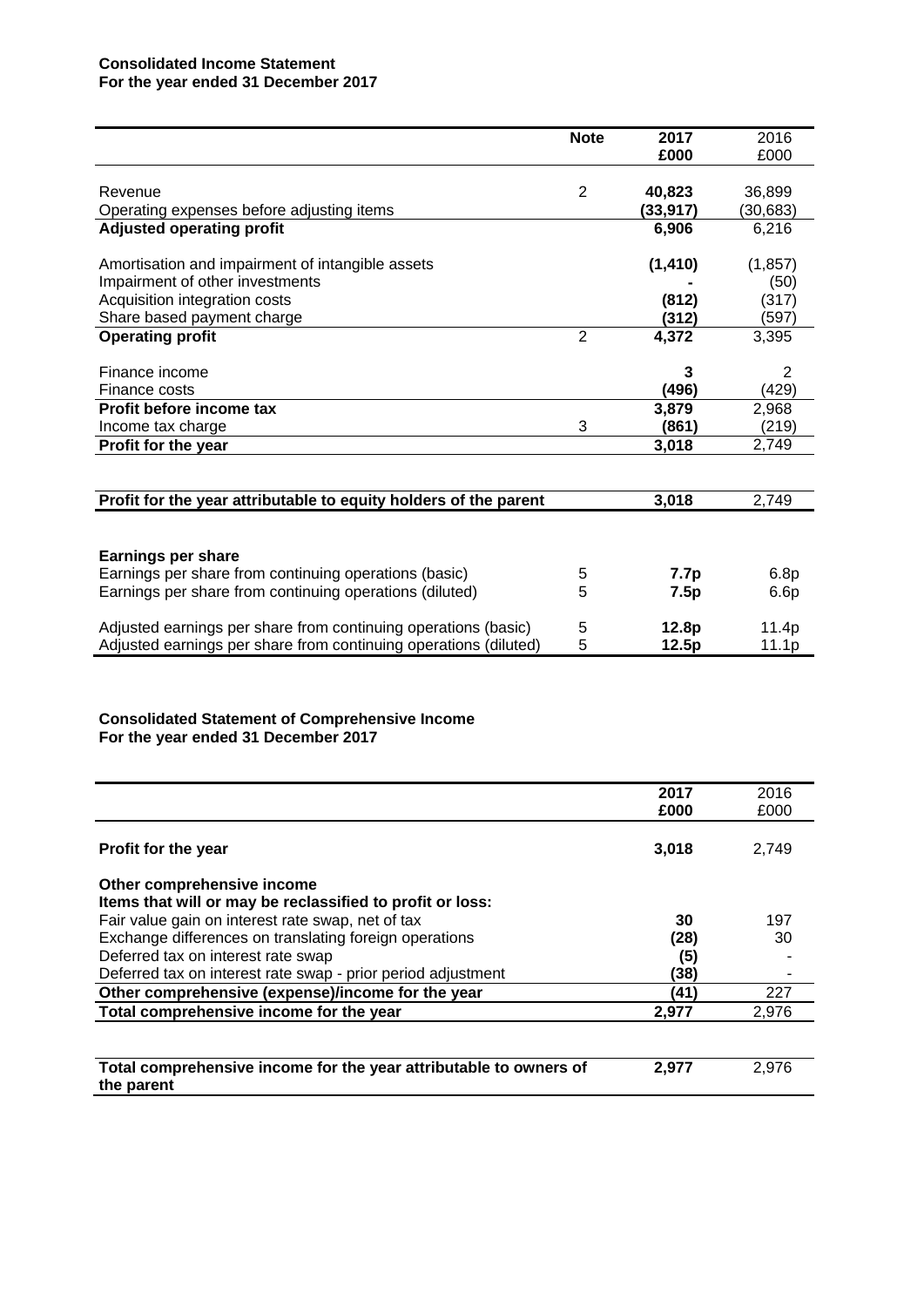## **Consolidated Statement of Changes in Shareholders' Equity For the year ended 31 December 2017**

|                                                           | <b>Issued</b> | <b>Share</b>   | <b>Treasury</b>     | <b>Merger</b>  | <b>Translation</b> | <b>Share</b>             | Retained | Total-            |
|-----------------------------------------------------------|---------------|----------------|---------------------|----------------|--------------------|--------------------------|----------|-------------------|
|                                                           | capital       | premium        | stock               | reserve        | reserve            | based                    | earnings | Share-            |
|                                                           |               |                |                     |                |                    | payment                  |          | holders           |
|                                                           |               |                |                     |                |                    | reserve                  |          | funds             |
|                                                           | £000          | £000           | £000                | £000           | £000               | £000                     | £000     | £000              |
| Balance at 1 January 2016<br>Purchase of own shares       | 421           | 8.230          | (1, 215)<br>(2,757) | 10.343         | 308                | 2,359                    | 16,785   | 37.231<br>(2,757) |
| Issue of shares out of treasury stock                     |               | $\overline{a}$ | 364                 |                |                    |                          | (83)     | 281               |
| Equity interest of cancelled share                        |               |                |                     |                |                    | (361)                    |          | (361)             |
| options                                                   |               |                |                     |                |                    |                          |          |                   |
| Dividends paid                                            |               |                |                     |                |                    |                          | (1,646)  | (1,646)           |
| Share based payment charge                                |               |                |                     |                |                    | 353                      |          | 353               |
| Deferred tax on share based payment                       |               |                |                     |                |                    |                          | (74)     | (74)              |
| transactions                                              |               |                |                     |                |                    |                          |          |                   |
| <b>Transactions with owners</b>                           | ۰             | $\blacksquare$ | (2, 393)            | $\blacksquare$ | $\blacksquare$     | (8)                      | (1, 803) | (4, 204)          |
|                                                           |               |                |                     |                |                    |                          |          |                   |
| Profit for the year                                       |               |                |                     |                |                    |                          | 2,749    | 2,749             |
| Other comprehensive income:                               |               |                |                     |                |                    |                          |          |                   |
| Fair value gain on interest rate swap                     |               |                |                     |                |                    |                          | 197      | 197               |
| Exchange differences on translating                       |               |                |                     |                | 30                 |                          |          | 30                |
| foreign operations                                        |               |                |                     |                |                    |                          |          |                   |
| Total comprehensive income for the<br>year                |               |                |                     |                | 30                 | ä,                       | 2,946    | 2,976             |
|                                                           |               |                |                     |                |                    |                          |          |                   |
| Balance at 31 December 2016                               | 421           | 8,230          | (3,608)             | 10,343         | 338                | 2,351                    | 17,928   | 36,003            |
|                                                           |               |                |                     |                |                    |                          |          |                   |
| Balance at 1 January 2017<br>Purchase of own shares       | 421           | 8,230          | (3,608)             | 10,343         | 338                | 2,351                    | 17,928   | 36,003            |
| Issue of shares out of treasury stock                     |               |                | 39                  |                |                    | $\overline{\phantom{a}}$ | (24)     | 15                |
| Dividends paid                                            |               |                |                     |                |                    |                          | (1,653)  | (1,653)           |
| Share based payment charge                                |               |                |                     |                |                    | 312                      |          | 312               |
| Deferred tax on share based payment                       |               |                |                     |                |                    |                          | 85       | 85                |
| transactions                                              |               |                |                     |                |                    |                          |          |                   |
| <b>Transactions with owners</b>                           |               |                | 39                  |                |                    | 312                      | (1, 592) | (1, 241)          |
|                                                           |               |                |                     |                |                    |                          |          |                   |
| Profit for the year                                       |               |                |                     |                |                    |                          | 3,018    | 3,018             |
| Other comprehensive income:                               |               |                |                     |                |                    |                          |          |                   |
| Fair value gain on interest rate swap                     |               |                |                     |                |                    |                          | 30       | 30                |
| Exchange differences on translating<br>foreign operations |               |                |                     |                | (28)               |                          |          | (28)              |
| Deferred tax on interest rate swap                        |               |                |                     |                |                    |                          | (43)     | (43)              |
| including prior period adjustment                         |               |                |                     |                |                    |                          |          |                   |
| Total comprehensive income for the                        |               |                |                     |                | (28)               | ä,                       | 3,005    | 2,977             |
| year                                                      |               |                |                     |                |                    |                          |          |                   |
|                                                           |               |                |                     |                |                    |                          |          |                   |
| Balance at 31 December 2017                               | 421           | 8,230          | (3, 569)            | 10,343         | 310                | 2,663                    | 19,341   | 37,739            |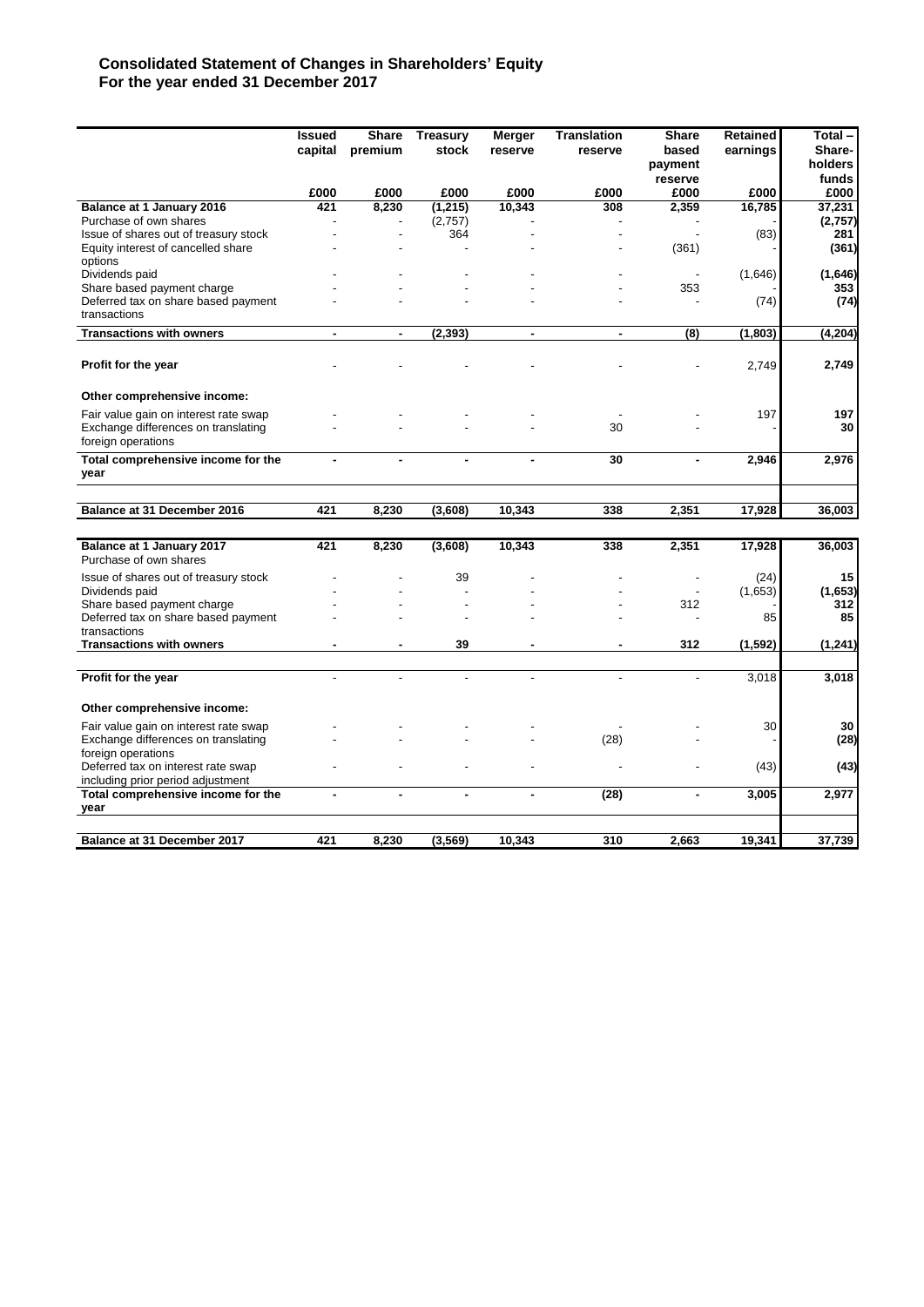|                                                       | <b>Note</b>    | 2017     | 2016    |
|-------------------------------------------------------|----------------|----------|---------|
|                                                       |                | £000     | £000    |
| <b>Assets</b>                                         |                |          |         |
| <b>Non-current assets</b>                             |                |          |         |
| Acquisition related intangible assets                 | 7              | 9,499    | 5,183   |
| Goodwill                                              | $\overline{7}$ | 11,535   | 4,033   |
| Property, plant and equipment                         |                | 23,787   | 23,793  |
| Investments                                           |                | 50       | 50      |
| Derivative financial assets                           |                | 227      | 197     |
| Deferred tax assets                                   | 4              | 104      | 287     |
|                                                       |                |          |         |
|                                                       |                | 45,202   | 33,543  |
| <b>Current assets</b>                                 |                |          |         |
| Trade and other receivables                           | 8              | 10,627   | 8,219   |
| Current tax asset                                     |                |          | 537     |
| Cash and cash equivalents - Client registration funds | 9              | 887      |         |
| Cash and cash equivalents - Group cash                | 9              | 19,893   | 25,996  |
|                                                       |                | 31,407   | 34,752  |
|                                                       |                |          |         |
| <b>Total assets</b>                                   |                | 76,609   | 68,295  |
|                                                       |                |          |         |
| <b>Liabilities</b>                                    |                |          |         |
| <b>Current liabilities</b>                            |                |          |         |
|                                                       |                |          |         |
| Trade and other payables                              | 10             | 19,454   | 15,213  |
| <b>Current tax liabilities</b>                        |                | 554      |         |
| Provisions                                            | 11             | 825      |         |
| <b>Borrowings</b>                                     | 13             | 1,250    | 1,000   |
|                                                       |                | 22,083   | 16,213  |
| <b>Non-current liabilities</b>                        |                |          |         |
| Provisions                                            | 11             | 466      |         |
| <b>Borrowings</b>                                     | 13             | 12,676   | 13,664  |
| Contingent consideration                              | 14             | 519      |         |
| Deferred tax liabilities                              | 4              | 3,126    | 2,415   |
|                                                       |                | 16,787   | 16,079  |
| <b>Total liabilities</b>                              |                |          |         |
|                                                       |                | 38,870   | 32,292  |
|                                                       |                |          |         |
| <b>Net assets</b>                                     |                | 37,739   | 36,003  |
|                                                       |                |          |         |
| <b>Shareholders' equity</b>                           |                |          |         |
| Share capital                                         | 12             | 421      | 421     |
| Share premium                                         |                | 8,230    | 8,230   |
| Treasury stock                                        |                | (3, 569) | (3,608) |
| Merger reserve                                        |                | 10,343   | 10,343  |
| <b>Translation reserve</b>                            |                | 310      | 338     |
|                                                       |                |          |         |
| Share based payment reserve                           |                | 2,663    | 2,351   |
| Retained earnings                                     |                | 19,341   | 17,928  |
| <b>Total equity</b>                                   |                | 37,739   | 36,003  |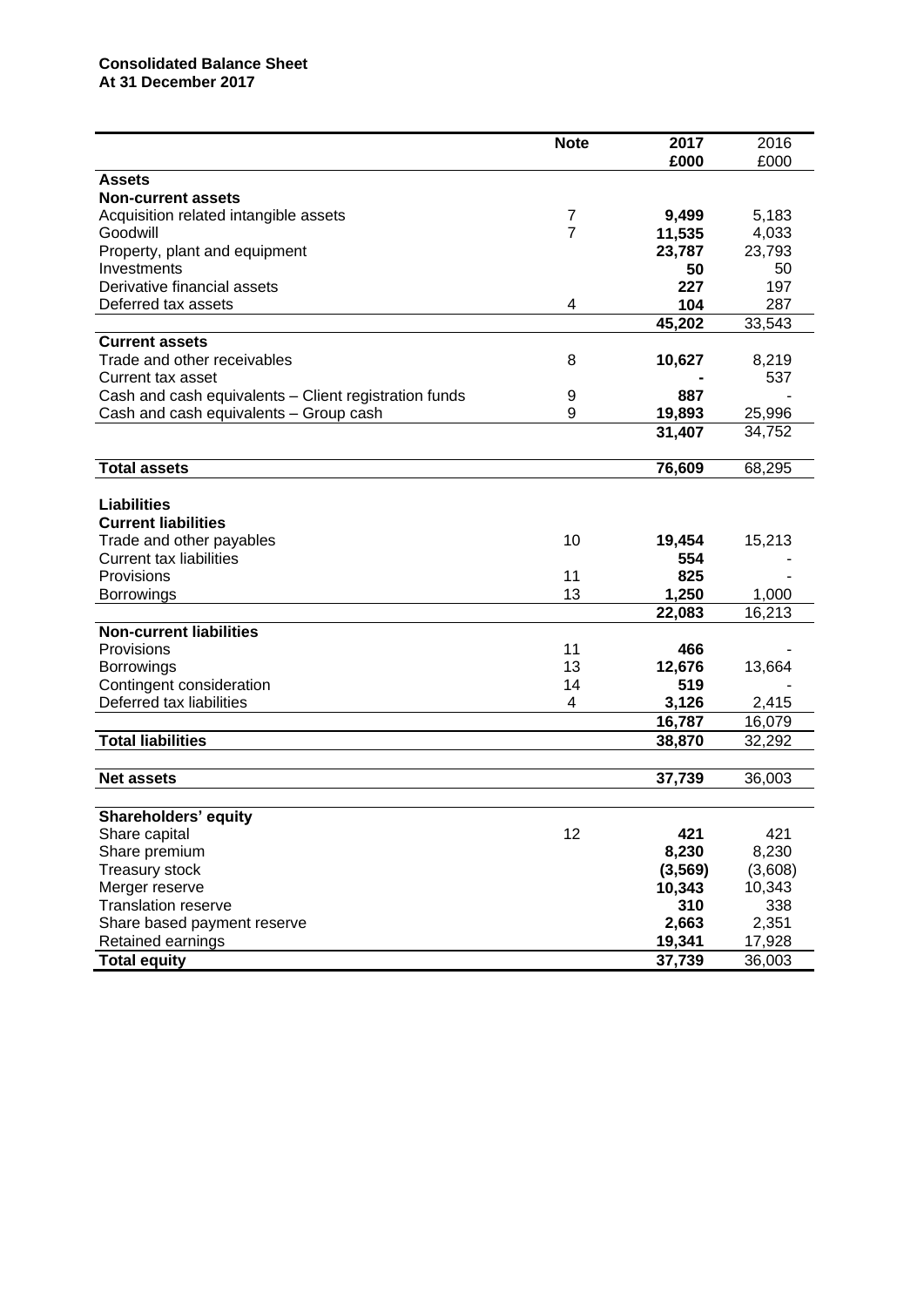|                                                                        | 2017      | 2016     |
|------------------------------------------------------------------------|-----------|----------|
|                                                                        | £000      | £000     |
| <b>Operating profit</b>                                                | 4,372     | 3,395    |
| Adjustments for:                                                       |           |          |
| Amortisation on acquisition related intangible assets                  | 1,410     | 817      |
| Depreciation on property, plant and equipment                          | 728       | 745      |
| Loss on disposal of property, plant and equipment                      |           | 57       |
| Share based payment charge                                             | 312       | 597      |
| Impairment of goodwill                                                 |           | 1,040    |
| Impairment of cost of investment                                       |           | 50       |
| Decrease in receivables                                                | 1,406     | 675      |
| Increase in payables representing client registration funds            | 887       |          |
| (Decrease)/increase in payables excluding balances representing client | (469)     | 4,211    |
| registration funds                                                     |           |          |
| <b>Cash generated from operations</b>                                  | 8,646     | 11,587   |
| Finance costs                                                          | (386)     | (354)    |
| UK corporation tax (paid)/received                                     | (91)      | 560      |
| Foreign corporation tax received/(paid)                                | 19        | (123)    |
| Cash flows from operating activities                                   | 8,188     | 11,670   |
|                                                                        |           |          |
| Interest received                                                      | 3         | 2        |
| Purchase of property, plant and equipment                              | (471)     | (2, 432) |
| Purchase of subsidiary undertakings, net of cash received              | (10, 435) |          |
| Cash flows used in by investing activities                             | (10, 903) | (2, 430) |
|                                                                        |           |          |
| Issue of shares out of treasury                                        | 15        | 281      |
| Payment in lieu of cancelled share options                             |           | (605)    |
| Repurchase of own shares                                               |           | (2,757)  |
| Dividends paid                                                         | (1,653)   | (1,646)  |
| Proceeds from bank loans                                               |           | 15,000   |
| Repayment of bank loans                                                | (750)     | (8,000)  |
| Repayment of interest rate swap                                        |           | (216)    |
| Cash flows (used in)/generated by financing activities                 |           |          |
|                                                                        | (2, 388)  | 2,057    |
|                                                                        |           |          |
| (Decrease)/increase in cash and cash equivalents in the year           | (5, 103)  | 11,297   |
| Cash and cash equivalents at the beginning of the year                 | 25,996    | 14,516   |
| Exchange (loss)/gain on cash                                           | (113)     | 183      |
| Cash and cash equivalents at the end of the year                       | 20,780    | 25,996   |
|                                                                        |           |          |

Cash and cash equivalents is analysed as follows:

|                                                                | 2017<br>£000 | 2016<br>£000 |
|----------------------------------------------------------------|--------------|--------------|
| Cash and cash equivalents – Client registration funds (note 9) | 887          |              |
| Cash and cash equivalents - Group cash                         | 19.893       | 25,996       |
|                                                                | 20.780       | 25,996       |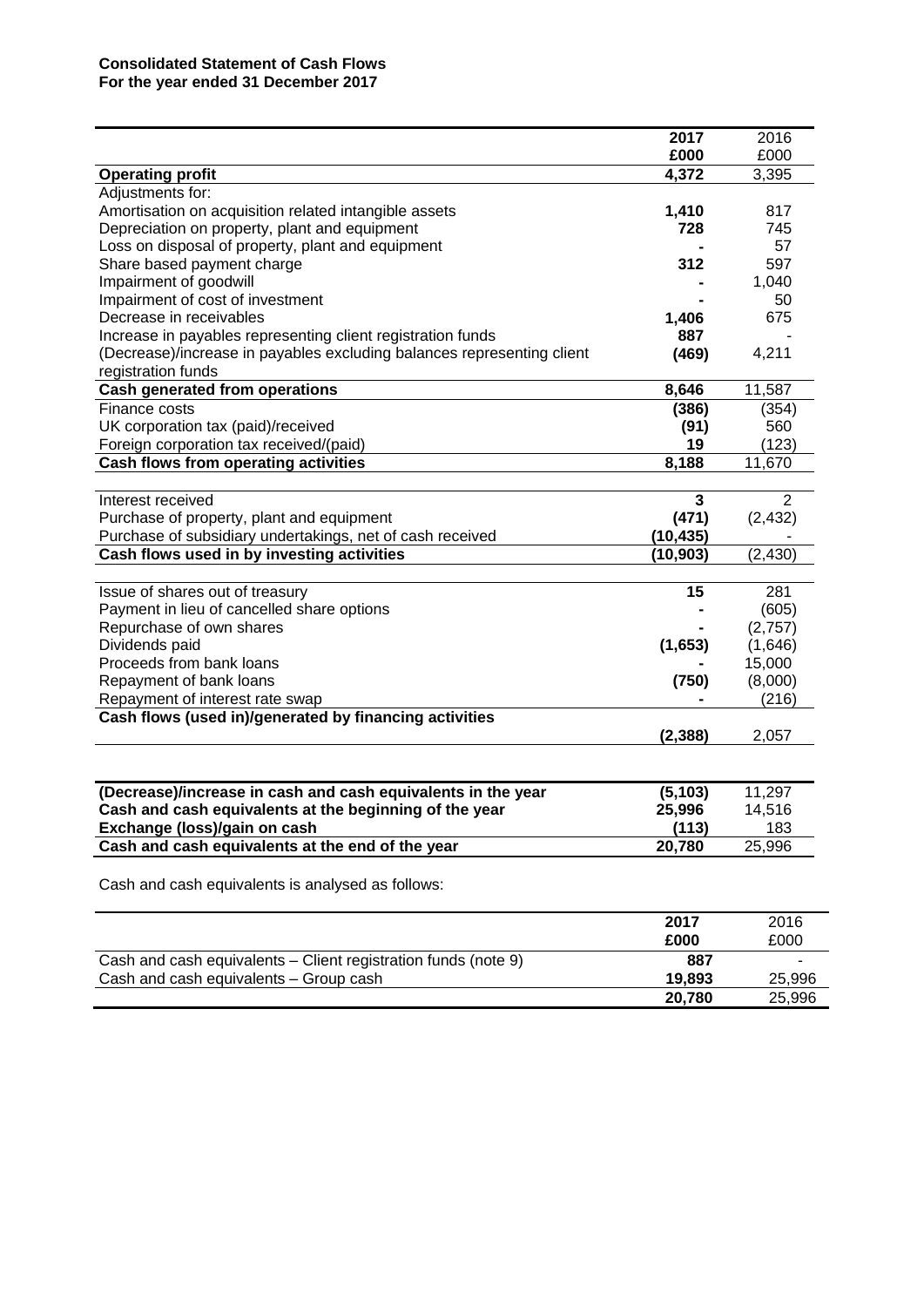## **Extracts from notes to the financial statements**

#### **1. General Information**

Science Group plc (the 'Company') and its subsidiaries (together 'Science Group' or 'Group') is an international consultancy providing applied science, product development, technology advisory and regulatory services to a client base in medical, food & beverage and commercial markets. The Company is the ultimate parent company in which the results of all Science Group companies are consolidated.

The Group and Company accounts of Science Group plc were prepared under IFRS as adopted by the European Union, and have been audited by KPMG LLP. Accounts are available from the Company's registered office; Harston Mill, Harston, Cambridge, CB22 7GG.

The Company is incorporated and domiciled in England and Wales under the Companies Act 2006 and has its primary listing on the AIM Market of the London Stock Exchange (SAG.L). The value of Science Group plc shares, as quoted on the London Stock Exchange at 31 December 2017, was 205.5 pence per share (31 December 2016: 155.1 pence).

## **Alternative performance measures**

The Group uses alternative (non-Generally Accepted Accounting Practice ('non-GAAP')) performance measures of 'adjusted operating profit', 'adjusted earnings per share', 'net funds' and 'net-funds-plusfreehold-property-per-share in issue' which are not defined within the International Financial Reporting Standards (IFRS). These are explained as follows:

## (a) Adjusted operating profit

The Group calculates this measure by making adjustments to exclude certain items from operating profit namely: impairment of goodwill and investments, amortisation of acquisition related intangible assets, acquisition integration costs, share based payment charges and other specified items that meet the criteria to be adjusted.

The criteria for the adjusted items in the calculation of adjusted operating profit is operating income or expenses that are material and either arise from an irregular and significant event or the income/cost is recognised in a pattern that is unrelated to the resulting operational performance. Materiality is defined as an amount which, to a user, would influence the decision making and understandability of the annual report. Acquisition integration costs include all costs incurred directly related to the restructuring, relocation and integration of acquired businesses. Adjustments for share based payment charges occurs because: once the cost has been calculated, the Directors cannot influence the share based payment charge incurred in subsequent years; it is understood that many market analysts exclude the cost from their valuation analysis of the business; and the value of the share option to the employee differs considerably in value and timing from the actual cash cost to the Group.

The calculation of this measure is shown on the Consolidated Income Statement.

#### (b) Adjusted earnings per share ('EPS')

The Group calculates this measure by dividing adjusted profit after tax by the weighted average number of shares in issue and the calculation of this measure is disclosed in Note 5. The tax rate applied to calculate the tax charge in this measure is the tax at the blended corporation tax rate across the various jurisdictions rate for the year which is 21.5% (2016: 20.0%) which results in a comparable tax charge year on year.

#### (c) Net funds

The Group calculates this measure as the net of cash and cash equivalents – Group cash and borrowings. Client registration funds are excluded from this calculation because these monies are pass through funds held on behalf of the client solely for the purpose of payment of registration fees to regulatory bodies and for which no revenue is recognised. This cash is not available for use in day to day operations. This measure is calculated as follows:

|                                        | <b>Note</b> | 2017     | 2016      |
|----------------------------------------|-------------|----------|-----------|
|                                        |             | £000     | £000      |
| Cash and cash equivalents - Group cash | a           | 19,893   | 25.996    |
| <b>Borrowings</b>                      | 13          | (13,926) | (14, 664) |
| <b>Net funds</b>                       |             | 5,967    | 11.332    |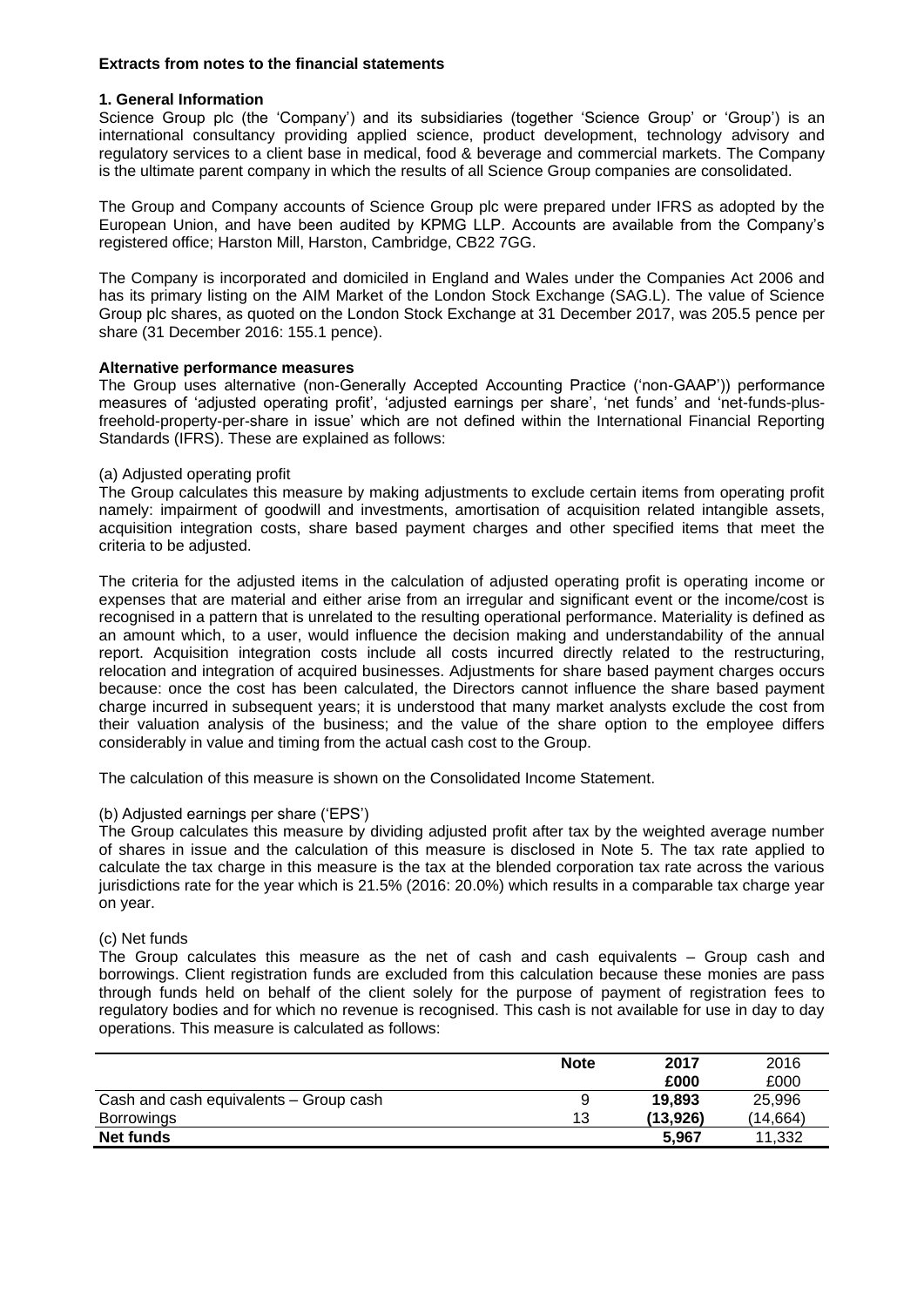## **1. General Information** (continued)

## **Alternative performance measures** (continued)

(d) Net-funds-plus-freehold-property-per-share in issue

The Group calculates this measure by dividing the sum of: net funds plus freehold land and buildings by the number of shares in issue at the balance sheet date. This is calculated as follows:

| In £000 unless otherwise stated                                     | 2017   | 2016   |
|---------------------------------------------------------------------|--------|--------|
| Net funds                                                           | 5.967  | 11,332 |
| Freehold land and buildings                                         | 21.719 | 21,882 |
| Net funds plus freehold property                                    | 27.686 | 33.214 |
| Number of shares in issue (excluding treasury shares) ('000 shares) | 39.367 | 39,329 |
| Net-funds-plus-freehold-property-per-share in issue (pence)         | 70.3   | 84.5   |

The Directors believe that disclosing these alternative performance measures enhances shareholders' ability to evaluate and analyse the underlying financial performance of the Group. Specifically, the adjusted operating profit measure is used internally in order to assess the underlying operational performance of the Group, aid financial, operational and commercial decisions and in determining employee compensation. The adjusted EPS measure allows the shareholder to understand the underlying value generated by the Group on a per share basis. Net funds represents the Group's cash available for day to day operations and investments. The measure of net-funds-plus-freehold-propertyper-share in issue is intended to assist shareholders in understanding the component of the market value of the shares that is attributable to these assets held by the Group. As such, the Board considers these measures enhance shareholders' understanding of the Group results and should be considered alongside the IFRS measures.

#### **2. Segment information**

Science Group is organised on a worldwide basis into two segments, Core Business and Non-Core Business. 'Core Business' services revenue includes all consultancy fees for services operations. 'Core Business' other revenue includes recharged materials and expenses and product/licence revenue generated directly from all 'Core Business' activities. 'Non-Core Business' activities include rental income from Harston Mill and income from the provision of external IT services. The segmental analysis is reviewed to operating profit. Other resources are shared across the Group.

| Year ended 31 December 2017                      | Core            | <b>Non-Core</b> | <b>Total</b> |
|--------------------------------------------------|-----------------|-----------------|--------------|
|                                                  | <b>Business</b> | <b>Business</b> |              |
|                                                  | £000            | £000            | £000         |
| Services revenue                                 | 38,365          | 39              | 38,404       |
| Third party property income                      |                 | 1,080           | 1,080        |
| Other                                            | 1,339           |                 | 1,339        |
| <b>Revenue</b>                                   | 39,704          | 1,119           | 40,823       |
|                                                  |                 |                 |              |
| <b>Adjusted operating profit</b>                 | 6,709           | 197             | 6,906        |
| Amortisation and impairment of intangible assets | (1, 410)        |                 | (1, 410)     |
| Acquisition integration costs                    | (812)           |                 | (812)        |
| Share based payment charge                       | (312)           | ۰               | (312)        |
| <b>Operating profit</b>                          | 4,175           | 197             | 4,372        |
| Finance charges (net)                            |                 |                 | (493)        |
| Profit before income tax                         |                 |                 | 3,879        |
| Income tax charge                                |                 |                 | (861)        |
| Profit for the year                              |                 |                 | 3,018        |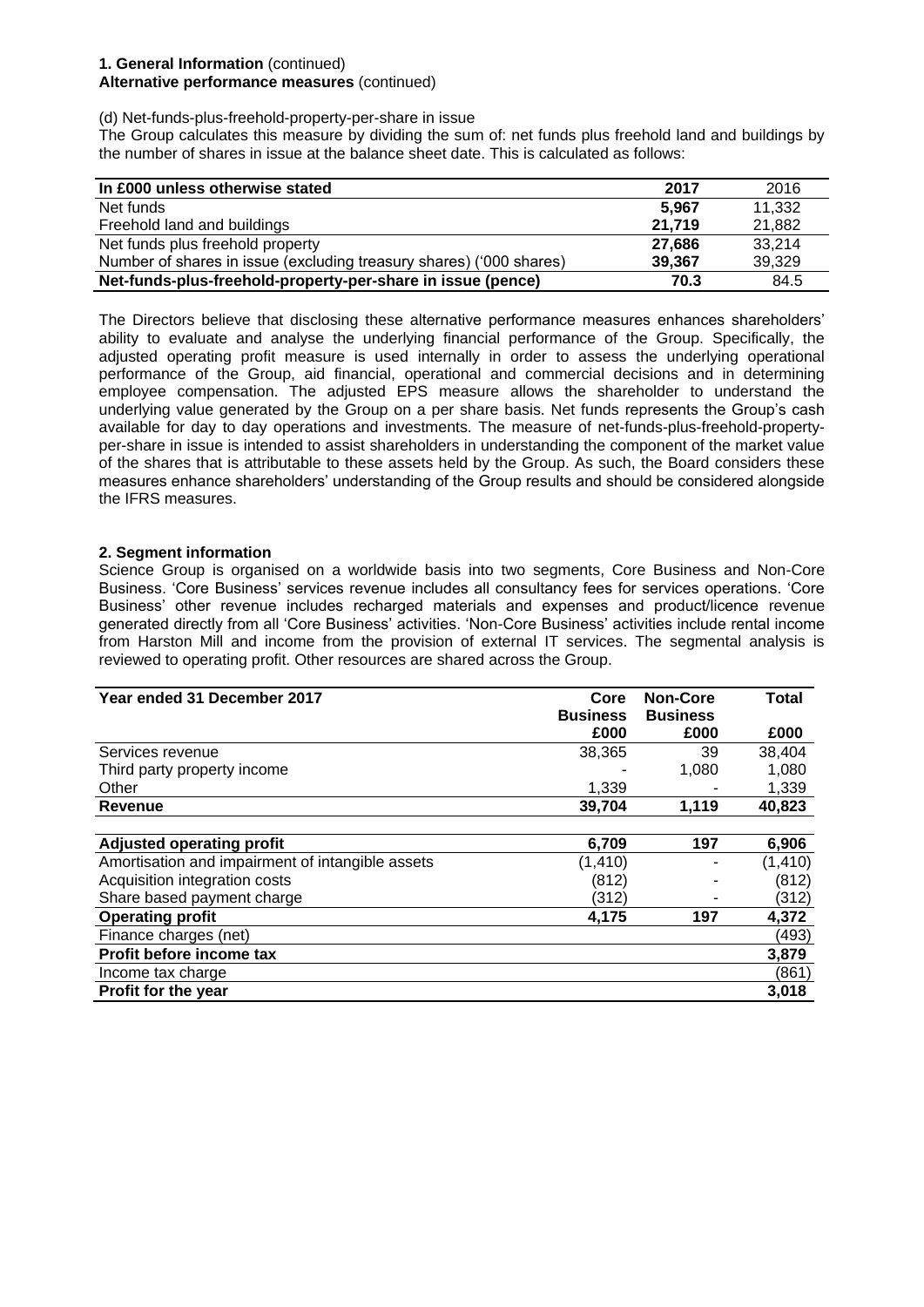## **2. Segment information (continued)**

| Year ended 31 December 2016                      | Core            | <b>Non-Core</b> | <b>Total</b> |
|--------------------------------------------------|-----------------|-----------------|--------------|
|                                                  | <b>Business</b> | <b>Business</b> |              |
|                                                  | £000            | £000            | £000         |
| Services revenue                                 | 34,228          | 36              | 34,264       |
| Third party property income                      |                 | 1,079           | 1,079        |
| Other                                            | 1,556           |                 | 1,556        |
| Revenue                                          | 35,784          | 1,115           | 36,899       |
|                                                  |                 |                 |              |
| <b>Adjusted operating profit</b>                 | 6,121           | 95              | 6,216        |
| Amortisation and impairment of intangible assets | (1, 857)        |                 | (1, 857)     |
| Impairment of other investments                  | (50)            |                 | (50)         |
| Acquisition integration costs                    | (317)           |                 | (317)        |
| Share based payment charge                       | (597)           |                 | (597)        |
| <b>Operating profit</b>                          | 3,300           | 95              | 3,395        |
| Finance charges (net)                            |                 |                 | (427)        |
| Profit before income tax                         |                 |                 | 2,968        |
| Income tax charge                                |                 |                 | (219)        |
| Profit for the year                              |                 |                 | 2,749        |

#### **Geographical segments**

Revenue and non-current assets (excluding deferred tax assets) by geographical area are as follows:

|                          | 2017    |                | 2016    |         |
|--------------------------|---------|----------------|---------|---------|
|                          |         | Non-           |         | Non-    |
|                          |         | current        |         | current |
|                          | Revenue | assets         | Revenue | assets  |
|                          | £000    | £000           | £000    | £000    |
|                          |         |                |         |         |
| United Kingdom           | 7,673   | 45,048         | 10,324  | 33,253  |
| Other European countries | 14,382  | 21             | 9,739   |         |
| North America            | 17,105  | 29             | 15,710  | 3       |
| Other                    | 1,663   | $\blacksquare$ | 1,126   |         |
| <b>Total</b>             | 40,823  | 45,098         | 36,899  | 33,256  |

For the purpose of the analysis of revenue, geographical markets are defined as the country or area in which the client is based. Non-current assets are allocated based on their physical location.

During the year ended 31 December 2017, the Group acquired Technology Sciences Group and its subsidiaries (note 14). Due to the nature of the business of TSG, being a science-based consultancy which is consistent in nature to the existing Core Business segment, the revenue was included within the core segment.

During 2017, £4.1 million or 10% of the Group's revenue depended on a single customer in the Core Business Segment, based in Europe (excluding the UK) (2016: no single customer accounted for 10% or more of the Group's revenue). Operating profit for the Core Business Segment included a depreciation charge of £0.7 million (2016: £0.8 million) and the Non-Core Business Segment included a depreciation charge of £32,000 (2016: £32,000). Capital expenditure attributable to the Core Business Segment is £0.6 million (2016: £2.6 million). Capital expenditure attributable to the Non-Core Business Segment is £nil (2016: £nil).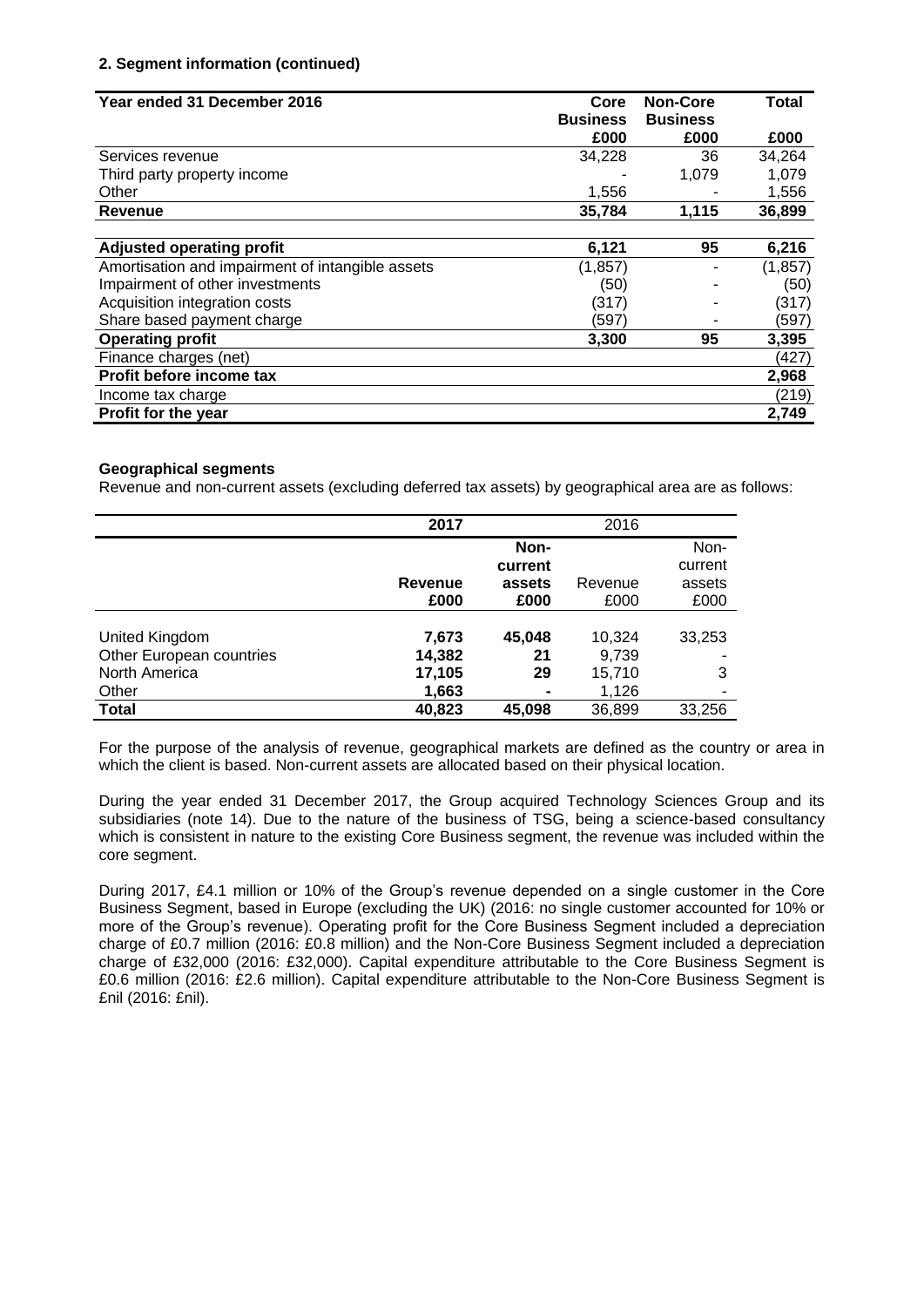## **3. Income tax**

The tax charge comprises:

| Year ended 31 December                                   | 2017    | 2016  |
|----------------------------------------------------------|---------|-------|
|                                                          | £000    | £000  |
| Current taxation                                         | (1,281) | (131) |
| Current taxation – adjustment in respect of prior years  | (34)    | (42)  |
| Deferred taxation (Note 4)                               | 196     | (657) |
| Deferred taxation – adjustment in respect of prior years | (50)    | (64)  |
| R&D tax credit                                           | 308     | 675   |
|                                                          | (861)   | (219) |

The corporation tax on Science Group's profit before tax differs from the theoretical amount that would arise using the blended corporation tax rate across the various jurisdictions applicable to profits of the consolidated companies of 21.5% (2016: 20.0%) as follows:

|                                                                       | 2017  | 2016  |
|-----------------------------------------------------------------------|-------|-------|
|                                                                       | £000  | £000  |
| Profit before tax                                                     | 3,879 | 2,968 |
| Tax calculated at domestic tax rates<br>applicable to                 |       |       |
| profits/(losses) in the respective countries                          | (836) | (594) |
| Expenses not deductible for tax purposes                              | (45)  | (455) |
| Adjustment in respect of prior years – current tax                    | (34)  | (42)  |
| Adjustment in respect of prior years - deferred tax                   | (50)  | (64)  |
| Movement in deferred tax due to change in tax rate                    |       | 117   |
| Share scheme movements                                                | 8     | 38    |
| Current year losses for which no deferred tax asset was<br>recognised | (126) |       |
| Mandatory earnings and profits one-time tax                           | (120) |       |
| Prior year losses used in the current year which were not             |       |       |
| previously recognised                                                 | 34    | 106   |
| R&D tax credit                                                        | 308   | 675   |
| Tax charge                                                            | (861) | (219) |

During the financial year, the United States Federal Government released the Tax Cuts and Jobs Act. The impact of this bill has resulted in the recognition of a corporation tax liability based on the undistributed profits of all foreign subsidiaries of Technology Sciences Group Inc. This is a mandatory one-time tax for and hence is not anticipated to recur in a future period.

The Group claims Research and Development tax credits under both the R&D expenditure credit scheme and the Small or Medium-sized Scheme. In the current year, the Group recognised a tax credit of £0.3 million on an accrual basis (2016: the R&D tax credit of £0.7 million in 2016 relates to the claims for the 2015 and 2016 financial years recognised on an accruals basis). The Group performed a reasonable estimate of all amounts involved to determine the impact of the R&D tax credits in the current period.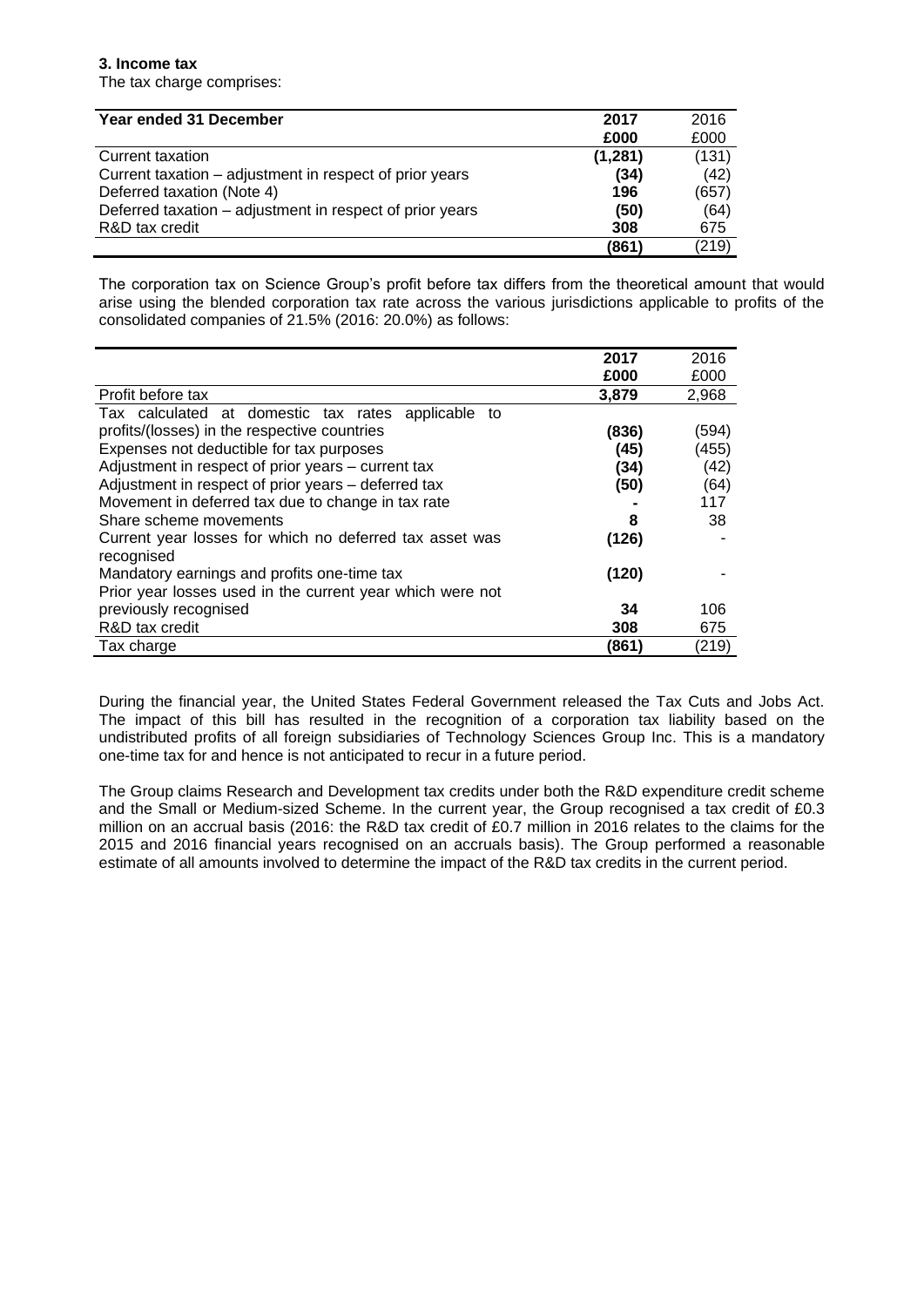## **4. Deferred tax**

The movement in deferred tax assets and liabilities during the year by each type of temporary difference is as follows:

|                            | <b>Accelerated</b><br>capital<br>allowances<br>£000 | <b>Tax losses</b><br>£000 | <b>Share based</b><br>payment<br>£000 | <b>Acquisition</b><br>related<br>intangible<br>assets<br>£000 | Other<br>temporary<br>differences<br>£000 | Total<br>£000 |
|----------------------------|-----------------------------------------------------|---------------------------|---------------------------------------|---------------------------------------------------------------|-------------------------------------------|---------------|
| At 1 January 2016          | (1, 972)                                            | 1,324                     | 397                                   | (1, 125)                                                      | 43                                        | (1, 333)      |
| Charged to the income      |                                                     |                           |                                       |                                                               |                                           |               |
| statement                  | 188                                                 | (973)                     | (28)                                  | 189                                                           | (33)                                      | (657)         |
| Charged to the income      |                                                     |                           |                                       |                                                               |                                           |               |
| statement (prior year      |                                                     |                           |                                       |                                                               |                                           |               |
| adjustment)                |                                                     | (64)                      |                                       |                                                               |                                           | (64)          |
| Charged to equity          |                                                     |                           | (74)                                  |                                                               |                                           | (74)          |
| At 31 December 2016        | (1,784)                                             | 287                       | 295                                   | (936)                                                         | 10                                        | (2, 128)      |
| Charged to the income      |                                                     |                           |                                       |                                                               |                                           |               |
| statement                  | 50                                                  | (183)                     | 97                                    | 243                                                           | (11)                                      | 196           |
| Deferred taxation relating |                                                     |                           |                                       |                                                               |                                           |               |
| to acquisitions            |                                                     |                           |                                       | (1,308)                                                       | 226                                       | (1,082)       |
| Charge to the income       |                                                     |                           |                                       |                                                               |                                           |               |
| statement (prior year      |                                                     |                           |                                       |                                                               |                                           |               |
| adjustment)                |                                                     |                           |                                       |                                                               | (50)                                      | (50)          |
| Charged to equity          |                                                     |                           | 85                                    |                                                               | (43)                                      | 42            |
| At 31 December 2017        | (1,734)                                             | 104                       | 477                                   | (2,001)                                                       | 132                                       | (3,022)       |
|                            |                                                     |                           |                                       |                                                               |                                           |               |

|                            | 2017     | 2016     |
|----------------------------|----------|----------|
|                            | £000     | £000     |
| Deferred tax assets        | 104      | 287      |
| Deferred tax liabilities   | (3, 126) | (2, 415) |
| Net deferred tax liability | (3,022)  | (2, 128) |

Deferred tax assets are recognised for tax loss carry-forwards to the extent that the realisation of the related tax benefit through the future taxable profits is probable. Deferred tax liabilities are recognised against accelerated capital allowances. The Group has available tax losses of approximately £11.4 million (2016: £11.8 million) and of these losses, £10.8 million are not recognised as a deferred tax asset and they do not expire.

#### **5. Earnings per share**

The calculation of earnings per share is based on the following result and weighted average number of shares:

|                                       |                     | 2017                 |              |                     | 2016                 |           |
|---------------------------------------|---------------------|----------------------|--------------|---------------------|----------------------|-----------|
|                                       | <b>Profit after</b> | Weighted             |              |                     | Weighted             |           |
|                                       |                     | average<br>number of | <b>Pence</b> | <b>Profit after</b> | average<br>number of | Pence     |
|                                       | tax                 |                      | per          | tax                 |                      |           |
|                                       | £000                | shares               | share        | £000                | shares               | per share |
| Basic earnings per ordinary share     | 3,018               | 39,316,141           | 7.7          | 2,749               | 40,542,379           | 6.8       |
| Effect of dilutive potential ordinary | $\blacksquare$      | 957,584              | (0.2)        |                     | 1,094,273            | (0.2)     |
| shares: share options                 |                     |                      |              |                     |                      |           |
| Diluted earnings per ordinary share   | 3,018               | 40,273,725           | 7.5          | 2,749               | 41,636,652           | 6.6       |
|                                       |                     |                      |              |                     |                      |           |

Only the share options granted are dilutive.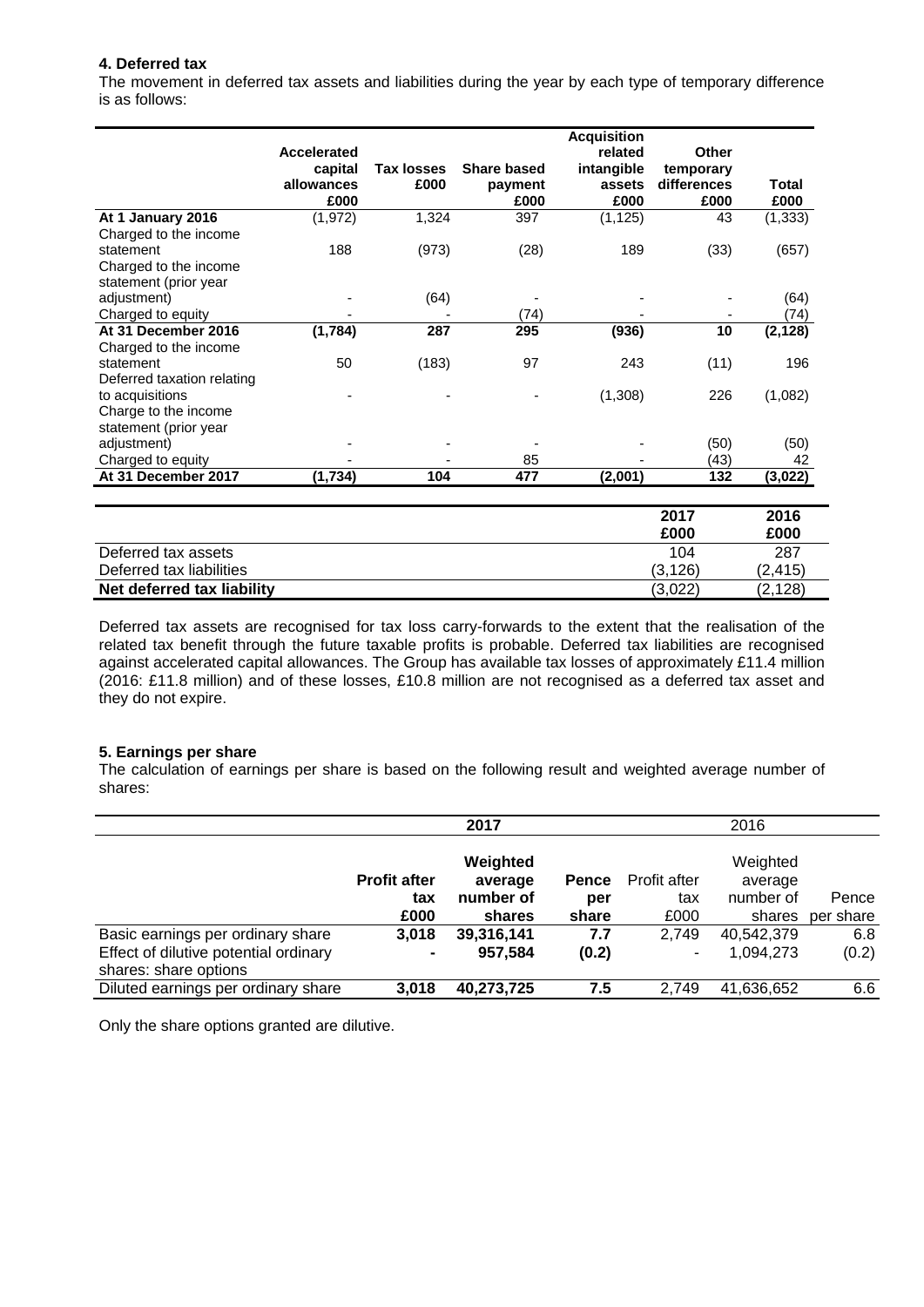## **5. Earnings per share** (continued)

The calculation of adjusted earnings per share is as follows:

|                                                                | 2017                             |                                  |              |                                  | 2016                             |           |
|----------------------------------------------------------------|----------------------------------|----------------------------------|--------------|----------------------------------|----------------------------------|-----------|
|                                                                | Adjusted*<br>profit after<br>tax | Weighted<br>average<br>number of | Pence<br>per | Adjusted*<br>profit after<br>tax | Weighted<br>average<br>number of | Pence     |
|                                                                | £000                             | shares                           | share        | £000                             | shares                           | per share |
| Basic earnings per ordinary share                              | 5.032                            | 39,316,141                       | 12.8         | 4.631                            | 40,542,379                       | 11.4      |
| Effect of dilutive potential ordinary<br>shares: share options | ٠                                | 957,584                          | (0.3)        |                                  | 1,094,273                        | (0.3)     |
| Diluted earnings per ordinary share                            | 5.032                            | 40,273,725                       | 12.5         | 4,631                            | 41,636,652                       | 11.1      |

\*Calculation of adjusted profit after tax:

|                                                                                 | 2017     | 2016     |
|---------------------------------------------------------------------------------|----------|----------|
|                                                                                 | £000     | £000     |
| Adjusted operating profit                                                       | 6,906    | 6,216    |
| Finance income                                                                  |          |          |
| Finance costs                                                                   | (496)    | (429)    |
| Adjusted profit before tax                                                      | 6.413    | 5.789    |
| Tax charge at the blended corporation tax rate across the various jurisdictions | (1, 381) | (1, 158) |
| 21.5% (2016: 20.0%)                                                             |          |          |
| Adjusted profit after tax                                                       | 5,032    | 4.631    |

## **6. Dividends**

The proposed final dividend for 2016 of 4.2 pence per share was approved by Shareholders and the Board on 18 May 2017. An amount of £1.65 million was recognised as a distribution to equity holders in the year ended 31 December 2017.

The Board has proposed a final dividend for 2017 of 4.4 pence per share. The dividend is subject to approval by shareholders at the Annual General Meeting and the expected cost of £1.73 million has not been included as a liability as at 31 December 2017.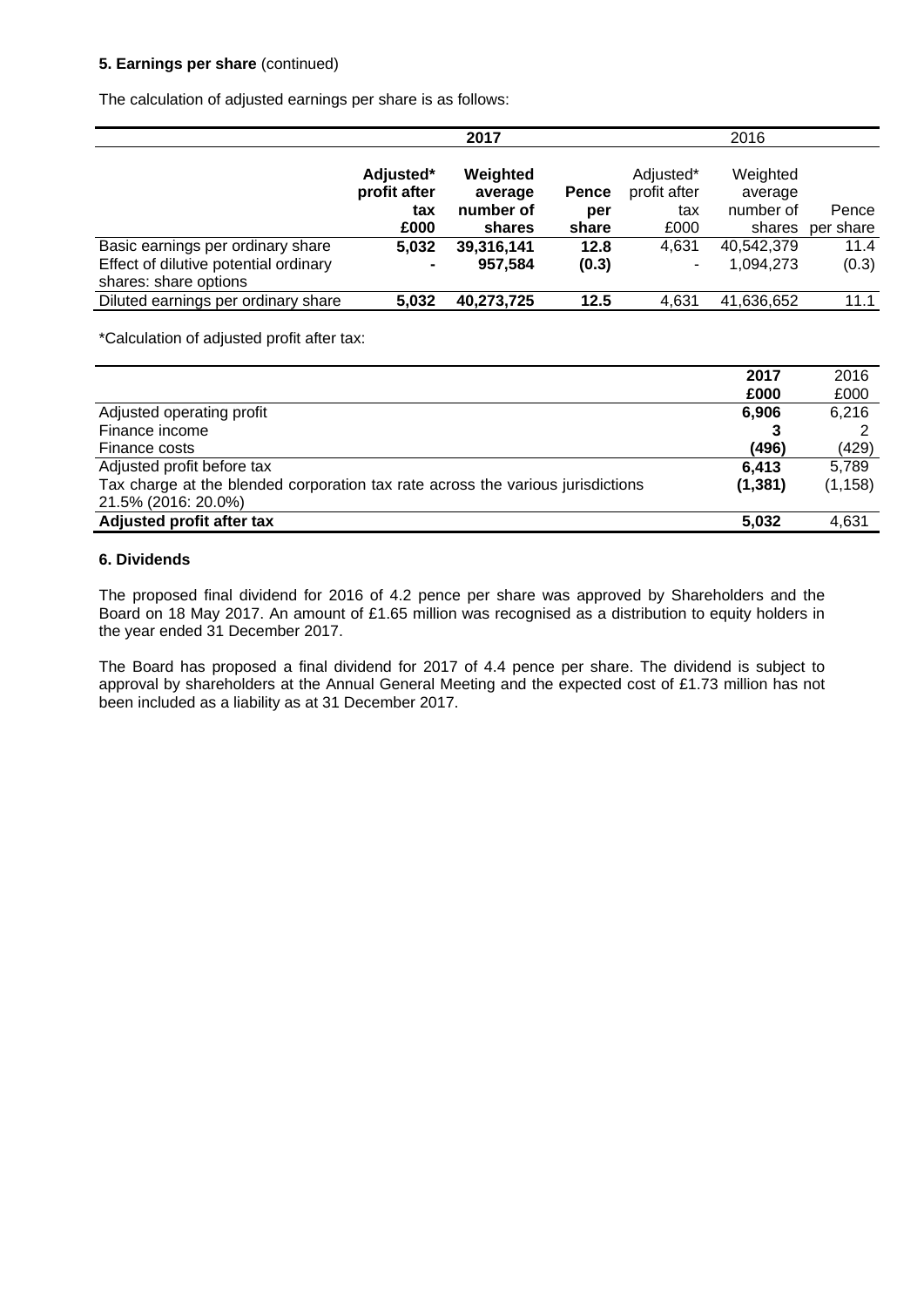## **7. Intangible Assets**

|                                            | <b>Customer</b>       |                  |                      |
|--------------------------------------------|-----------------------|------------------|----------------------|
|                                            | contracts and         |                  |                      |
|                                            | relationships<br>£000 | Goodwill<br>£000 | <b>Total</b><br>£000 |
| Cost                                       |                       |                  |                      |
| At 1 January 2016                          | 6,894                 | 6,258            | 13,152               |
| Acquisitions through business combinations |                       |                  |                      |
| At 31 December 2016                        | 6,894                 | 6,258            | 13,152               |
| Acquisitions through business combinations | 5,726                 | 7,502            | 13,228               |
| At 31 December 2017                        | 12,620                | 13,760           | 26,380               |
|                                            |                       |                  |                      |
| <b>Accumulated amortisation</b>            |                       |                  |                      |
| At 1 January 2016                          | (887)                 |                  | (887)                |
| Amortisation charged in year               | (817)                 |                  | (817)                |
| At 31 December 2016                        | (1, 704)              |                  | (1,704)              |
| Amortisation charged in year               | (1, 410)              |                  | (1, 410)             |
| At 31 December 2017                        | (3,114)               | $\blacksquare$   | (3, 114)             |
|                                            |                       |                  |                      |
| <b>Accumulated impairment</b>              |                       |                  |                      |
| At 1 January 2016                          | (7)                   | (1, 185)         | (1, 192)             |
| Impairment losses for the year             |                       | (1,040)          | (1,040)              |
| At 31 December 2016 and 31 December 2017   | (7)                   | (2, 225)         | (2, 232)             |
| <b>Carrying amount</b>                     |                       |                  |                      |
| At 31 December 2016                        | 5,183                 | 4,033            | 9,216                |
| At 31 December 2017                        | 9,499                 | 11,535           | 21,034               |

Reconciliation of amortisation and impairment to the Consolidated Income Statement:

|                                                  | 2017           | 2016    |
|--------------------------------------------------|----------------|---------|
|                                                  | £000           | £000    |
| Amortisation of intangible assets                | (1, 410)       | (817)   |
| Impairment of goodwill relating to OTM           | $\blacksquare$ | (1.040) |
| Amortisation and impairment of intangible assets | (1.410)        | (1.857) |

Goodwill and acquisition related intangible assets recognised arose from acquisitions during 2013, 2015 and 2017. The discount rates used for goodwill impairment reviews and the carrying amount of goodwill is allocated as follows:

|                          | 2017           |        | 2016          |       |
|--------------------------|----------------|--------|---------------|-------|
|                          | Pre tax        |        | Pre tax       |       |
|                          | discount rate  | £000   | discount rate | £000  |
| <b>OTM Consulting</b>    | $\blacksquare$ |        | 11.2%         | 1,352 |
| Oakland Innovation       | $\blacksquare$ |        | 11.0%         | 2,031 |
| Advisory                 | 11.2%          | 3,383  |               |       |
| Leatherhead Research     | 11.2%          | 650    | 11.0%         | 650   |
| TSG - Americas (note 14) | 11.0%          | 3,166  |               |       |
| TSG - Europe (note 14)   | 11.0%          | 4,336  |               |       |
|                          |                | 11,535 |               | 4.033 |

## **Cash Generating Units**

During 2017, the OTM Consulting and Oakland Innovation CGUs were combined into an Advisory CGU following the merging of the Group's technology advisory businesses including OTM consulting. The goodwill has been aligned to reflect these changes.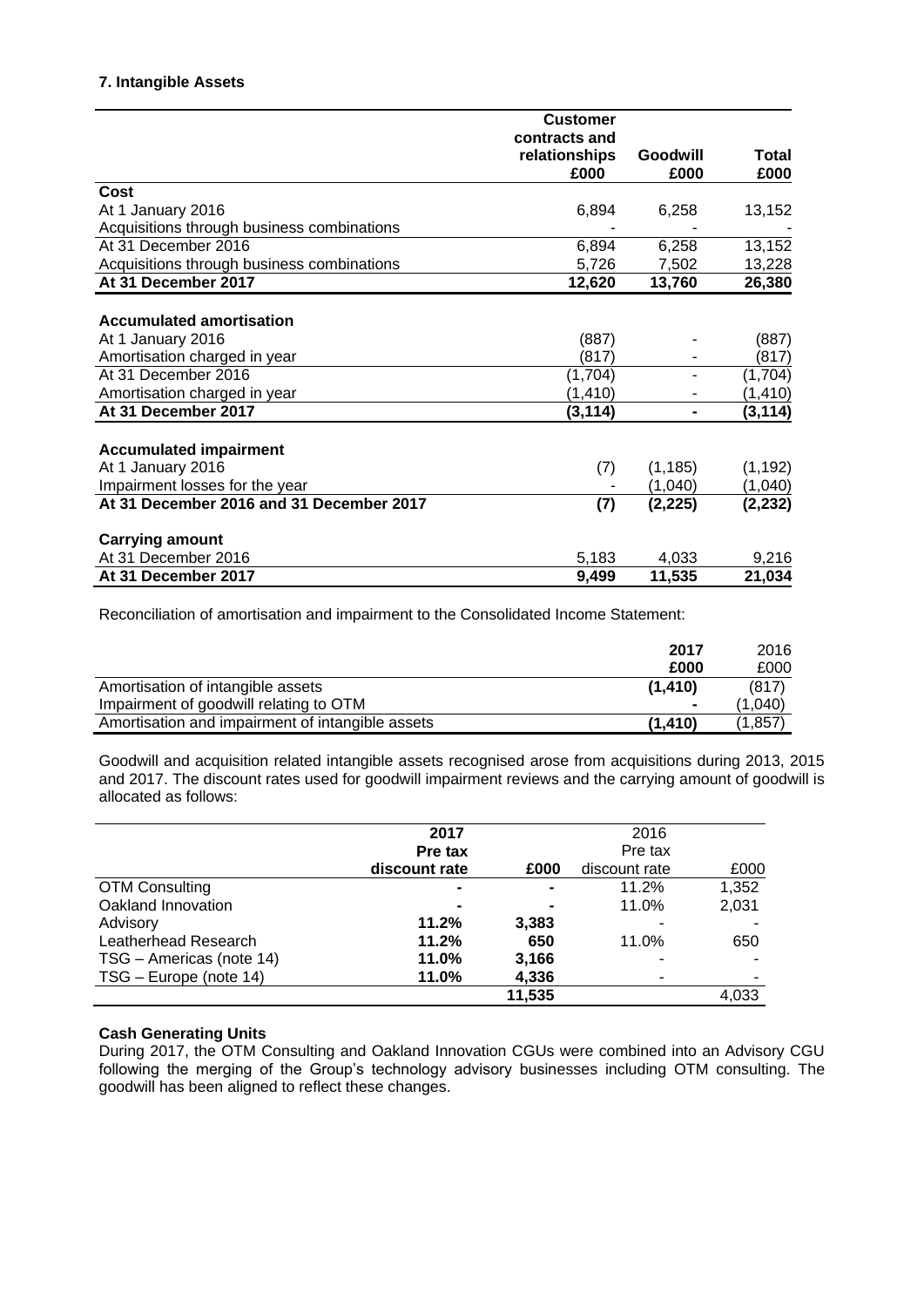## **7. Intangible Assets** (continued)

## **Impairment review of goodwill**

The Group tests goodwill annually for impairment or more frequently if there are indications that goodwill might be impaired. The recoverable amounts of the CGUs are determined from value in use. The key assumptions for the value in use calculations are those regarding the discount rates, growth rates and operating profit margins.

The Group prepares the cash flow forecasts derived from the most recent financial plan approved by the Board and extrapolates cash flows for the following three years based on forecast rates of growth or decline in revenue by the CGU. The operating profit margin for the CGU that is incorporated in the cash flow forecasts is derived from the most recent financial plan approved by the Board.

The Group monitors its post-tax Weighted Average Cost of Capital and those of its competitors using market data. In considering the discount rates applying to CGUs, the Directors have considered the relative sizes, risks and the inter-dependencies of its CGUs. The impairment reviews use a discount rate adjusted for pre-tax cash flows and are included in the table above.

## **8. Trade and other receivables**

|                                  | 2017   | 2016  |
|----------------------------------|--------|-------|
|                                  | £000   | £000  |
| <b>Current assets:</b>           |        |       |
| Trade receivables                | 7,953  | 7,297 |
| Provision for impairment         | (362)  | (97)  |
| Trade receivables - net          | 7,591  | 7,200 |
| Amounts recoverable on contracts | 2,107  | 356   |
| Other receivables                |        | 14    |
| VAT                              | 33     |       |
| Prepayments                      | 889    | 649   |
|                                  | 10,627 | 8,219 |

## **9. Cash and cash equivalents**

|                                                | 2017   | 2016   |
|------------------------------------------------|--------|--------|
|                                                | £000   | £000   |
| Short term bank deposits - Group cash          | 37     | 37     |
| Cash at bank and in hand - Group cash          | 19,856 | 25,959 |
| Cash and cash equivalents - Group cash         | 19,893 | 25,996 |
| Cash at bank and in hand - Client registration | 887    |        |
| funds                                          |        |        |
|                                                | 20.780 | 25.996 |

The Group receives cash from clients which are pass through funds solely for the purpose of payment of registration fees to regulatory bodies. This cash is separated in the day to day operations of the business, is separately identified for reporting purposes and is unrestricted.

## **10. Current liabilities**

|                                    | 2017<br>£000 | 2016<br>£000 |
|------------------------------------|--------------|--------------|
| Trade and other payables           |              |              |
| Payments received on account       | 11,252       | 8,584        |
| Trade payables                     | 1,518        | 765          |
| Other taxation and social security | 825          | 941          |
| <b>VAT</b>                         |              | 367          |
| Deferred income                    |              | 895          |
| Accruals                           | 5,859        | 3,661        |
|                                    | 19,454       | 15,213       |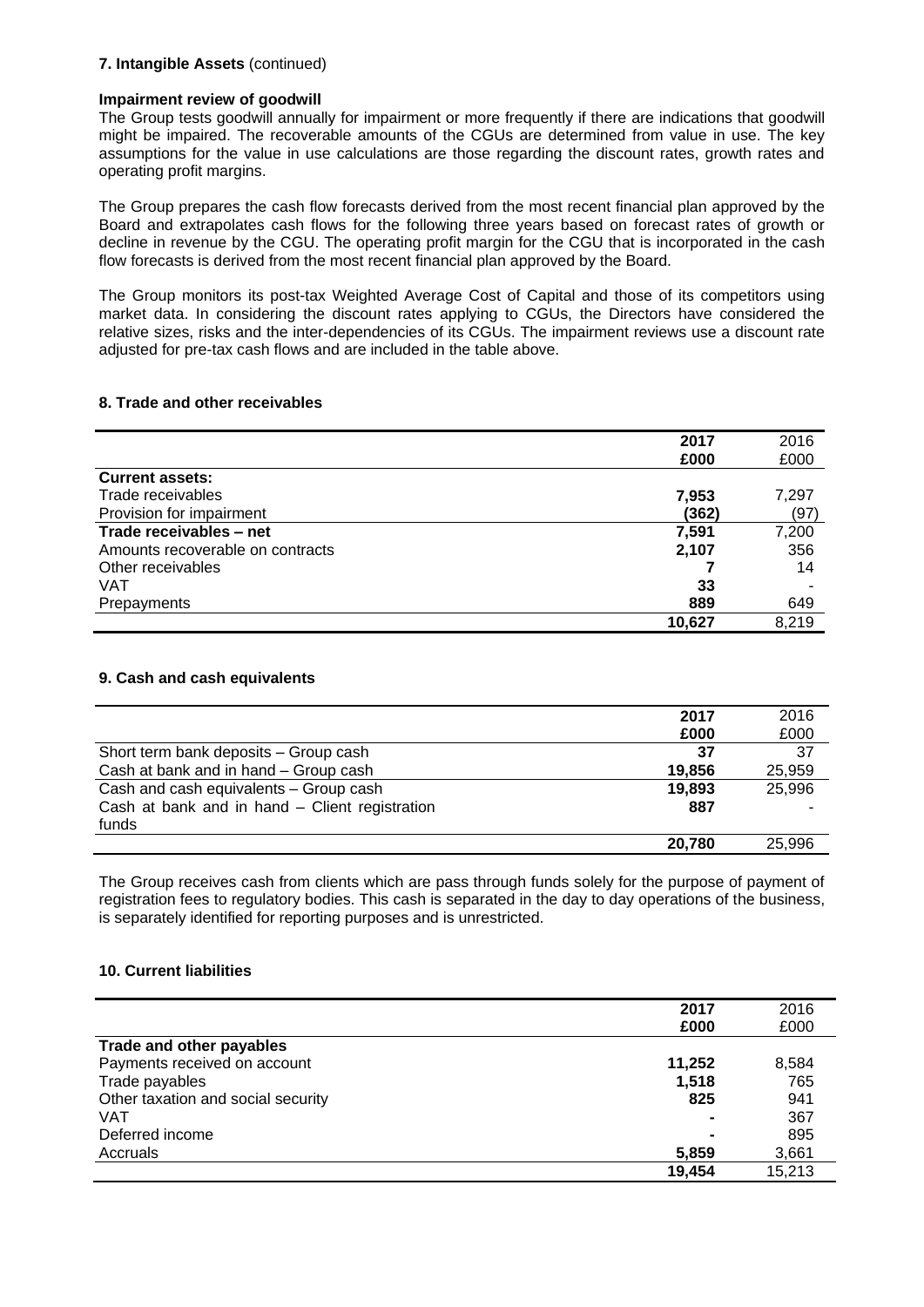## **11. Provisions**

|                                          | <b>Onerous lease</b><br>£000 | <b>Dilapidations</b><br>£000 | Other<br>£000 | <b>Total</b><br>£000 |
|------------------------------------------|------------------------------|------------------------------|---------------|----------------------|
|                                          |                              |                              |               |                      |
| At 1 January 2016 and 1 January 2017     |                              |                              |               |                      |
| Provisions held by acquired companies at | 495                          | 183                          | 615           | 1,293                |
| date of acquisition                      |                              |                              |               |                      |
| Increase in provision                    |                              | 16                           |               | 16                   |
| Gain on foreign exchange fluctuations    |                              |                              | (18)          | (18)                 |
| At 31 December 2017                      | 495                          | 199                          | 597           | 1,291                |
|                                          |                              |                              |               |                      |
|                                          |                              |                              | 2017          | 2016                 |
|                                          |                              |                              | £000          | £000                 |
|                                          |                              |                              |               |                      |
| <b>Current liabilities</b>               |                              |                              | 825           |                      |
| Non-current liabilities                  |                              |                              | 466           |                      |
|                                          |                              |                              | 1,291         |                      |

Provisions for onerous leases and dilapidation provisions have been recognised at the present value of the expected obligation; the balances are undiscounted as discounting is considered to be immaterial.

The average remaining life of the leases at 31 December 2017 is 2.0 years.

Other provisions represents the best estimate of the future economic outflow of settling potential litigation claims and associated costs such as legal fees. In all cases, the claims are being investigated by our lawyers and are being robustly contested as to both liability and quantum. These claims are expected to be resolved within one year and are therefore shown within current liabilities however, it is possible that these claims may take longer to resolve. The claim may be settled at amounts higher or lower than that provided depending on the outcome of commercial or legal arguments. The provision made is management's best estimate of the Group's liability based on past experience, commercial judgement and legal advice.

#### **12. Called-up share capital**

|                                    | 2017          | 2016                  |
|------------------------------------|---------------|-----------------------|
|                                    | £000          | £000                  |
| Allotted, called-up and fully paid |               |                       |
| Ordinary shares of £0.01 each      | 421           | 421                   |
|                                    | <b>Number</b> | Number                |
| Allotted, called-up and fully paid |               |                       |
| Ordinary shares of £0.01 each      |               | 42,062,035 42,062,035 |

The allotted, called-up and fully paid share capital of the Company as at 31 December 2017 was 42,062,035 shares (2016: 42,062,035) and the total number of ordinary shares in issue (excluding treasury shares) was 39,367,128 (2016: 39,328,794). A reconciliation of treasury shares held by the Company is as follows:

| <b>Reconciliation of treasury shares</b> | 2017<br><b>Number</b> | 2016<br><b>Number</b> |
|------------------------------------------|-----------------------|-----------------------|
| At beginning of year                     | 2,733,241             | 1,002,029             |
| Purchase of own shares                   | $\blacksquare$        | 2,115,000             |
| Settlement of share options              | (38, 334)             | (383, 788)            |
| At end of year                           | 2,694,907             | 2,733,241             |

It is the intention of the Company to hold the treasury shares for the purpose of settling employee share schemes and for settling liquidated sums of cash consideration in any future business acquisitions, and in limited circumstances to satisfy shareholder demand which market liquidity is unable to meet. No dividend or other distribution may be made to the Company in respect of the treasury shares.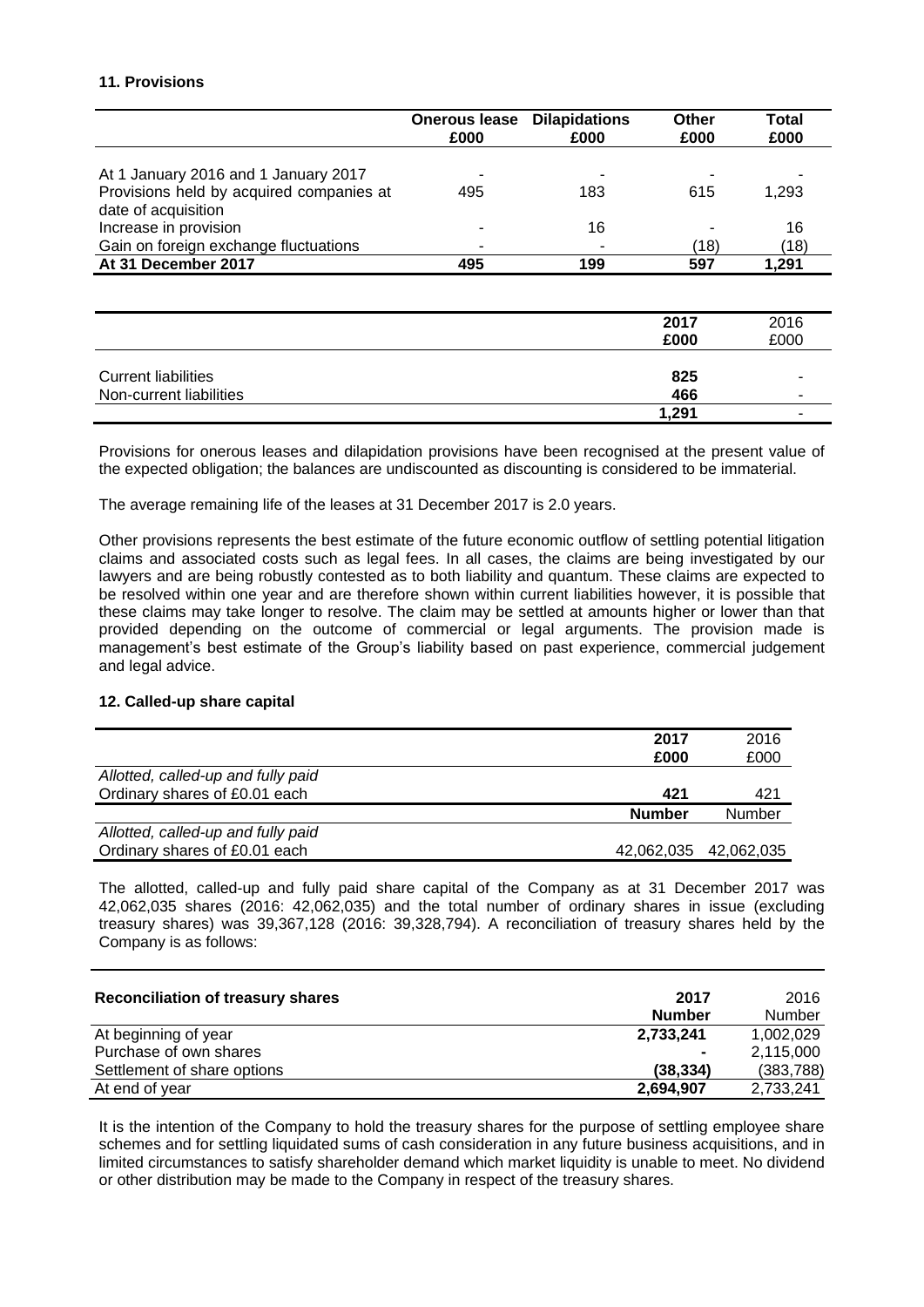## **12. Called-up share capital** (continued)

During 2016, the Remuneration Committee made an offer to eligible employees of outstanding vested (or to vest in 2016) grants under the Unapproved Scheme and Performance Share Plan (limited to awards of up to 15,000 options), to buy out the share option for approximately the net realisable value. In aggregate, acceptances of the offer accounted for 1.0 million share options at an aggregate cash cost of £0.6 million paid in August 2016, and a one-off charge of £0.2 million, included within share based payments in 2016. No Director had any share options that were eligible.

The total charge relating to employee share based payment plans, all of which related to equity-settled share based payment transactions, was as follows:

|                                               | 2017   | 2016 |
|-----------------------------------------------|--------|------|
|                                               | £000   | £000 |
| Equity settled share based payment charge     | 312    | 353  |
| Accelerated charge due to cancelation in year | $\sim$ | 244  |
|                                               | 312    | 597  |

#### **13. Borrowings**

|                         | 2017   | 2016   |
|-------------------------|--------|--------|
|                         | £000   | £000   |
| <b>Non-current</b>      |        |        |
| Bank borrowings         | 12,676 | 13,664 |
|                         | 12,676 | 13,664 |
| <b>Current</b>          |        |        |
| Bank borrowings         | 1,250  | 1,000  |
|                         | 1,250  | 1,000  |
| <b>Total borrowings</b> | 13,926 | 14,664 |

During the year ended 31 December 2016, the Group entered into a new 10 year fixed term loan of £15 million which is secured on the freehold properties of the Group and on which interest is payable based on LIBOR plus 2.6% margin. The repayment profile of the loan is £1 million per annum over the term with the remaining £5 million repaid on expiry of the loan in 2026. Costs directly associated with entering into the loan of £90,000 were incurred, have been offset against the balance outstanding and are being amortised over the period of the loan.

The new term loan has no operating covenants while the Group net bank debt is less than £10 million. If this threshold is crossed, two conditions apply: a financial covenant, measured half-yearly on a 12 month rolling basis, such that annual EBITDA must exceed 1.25 times annual debt servicing (capital and interest); and a security covenant whereby the loan to value ('LTV') ratio of the securitised properties must remain below 75%. If either of these conditions is breached, a remedy period of 6 months is provided, during which time the EBITDA or LTV condition can be remedied or the net bank debt can be reduced to less than £10 million.

In accordance with an agreed repayment schedule with the bank, bank borrowings are repayable to Lloyds as follows:

|                                                                                   | 2017<br>£000                     | 2016<br>£000                     |
|-----------------------------------------------------------------------------------|----------------------------------|----------------------------------|
| Within one year<br>Between 1 and 2 years<br>Between 2 and 5 years<br>Over 5 years | 1,250<br>1,000<br>3,000<br>8,750 | 1,000<br>1,000<br>3,000<br>9,750 |
|                                                                                   | 14,000                           | 14,750                           |

As a result of 31 December 2017 falling on a Sunday, the Quarter 4 loan repayment was paid on 2 January 2018.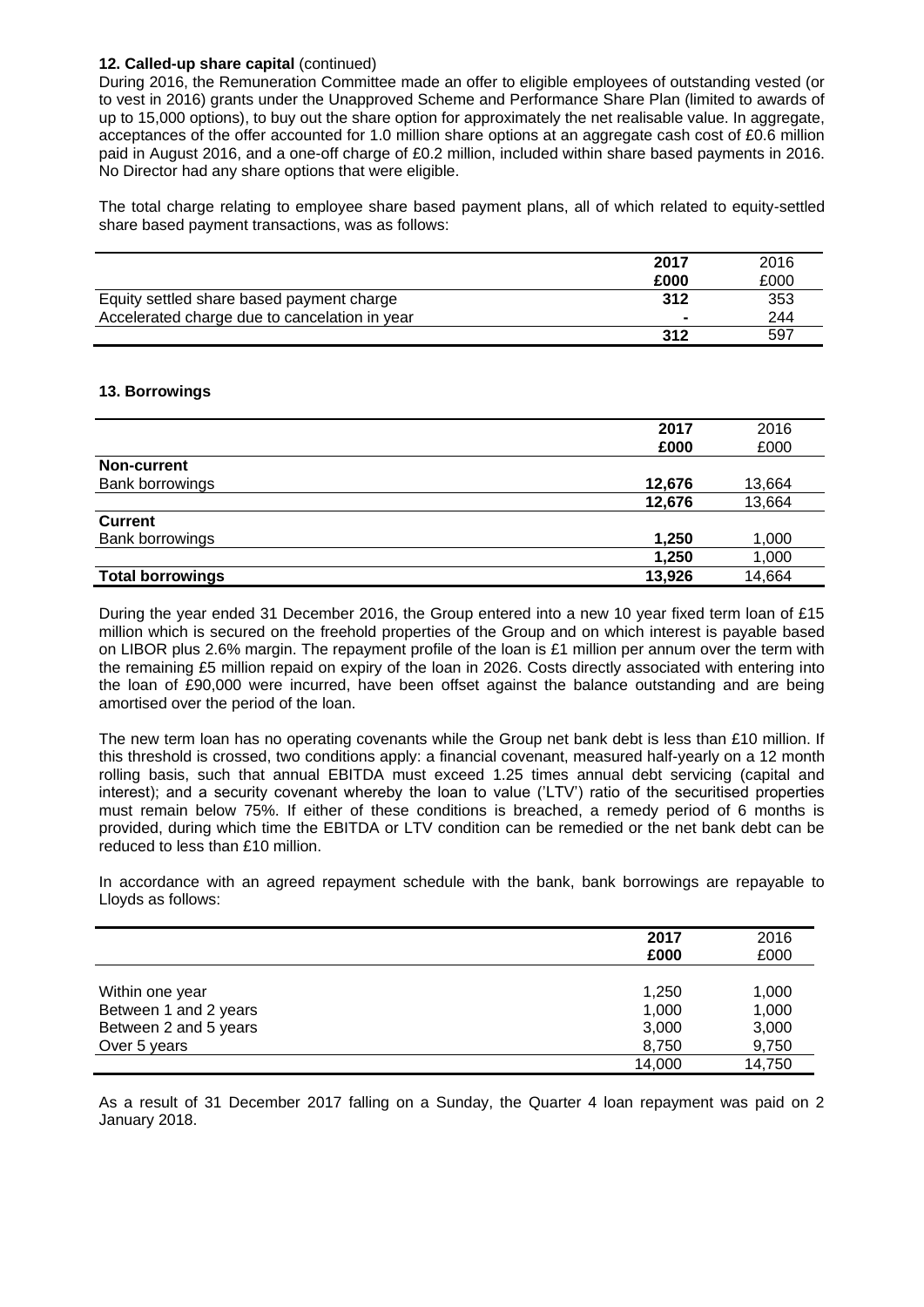## **13. Borrowings** (continued)

In order to address interest rate risk, the Group entered into phased interest rate swaps in order to fully hedge the loan resulting in a 10-year fixed effective interest rate of 3.5%. The Group has adopted hedge accounting for the interest rate swap under IAS 39, Financial Instruments, and the gain on change in fair value of the interest rate swaps entered into in 2017 of £30,000 (2016: £197,000) was recognised directly within equity.

The fair value of the swap at 31 December 2017 was an asset of £227,000 (2016: £197,000).

## **14. Acquisition of Technology Sciences Group**

On 06 September 2017, the Group acquired 100% of the equity of Technology Sciences Group Inc, Technology Sciences Group Limited and associated subsidiaries ('TSG') from Dentons Innovation Group US, LLC. TSG provides scientific advisory and regulatory services to a diverse client base in the Agricultural, Chemical, Consumer, Cosmetic, Medical Device and Food & Beverage industries. The acquisition is expected to enable the Group to accelerate its development in this identified growth and investment area.

The consideration of £13.7 million (\$17.0 million) was satisfied by £13.2 million (\$16.2 million) in cash on completion and £0.5 million (\$0.8 million) as contingent consideration. As part of the acquisition, the Group incurred costs of £0.8 million which include stamp duty, legal fees associated with the acquisition and one off costs relating to the integration of the TSG companies.

Technology Sciences Group contributed £4.9 million revenue for the period between the date of acquisition and the balance sheet date and a loss of £0.2 million to the Group's profit before tax which includes an allocation of costs and management recharges of £0.1 million. If the acquisition of Technology Sciences Group had been completed on the first day of the financial year, Group revenue would have been £10.7 million higher and the Group Profit before tax would be reduced by a loss of £0.9 million.

## **Contingent consideration**

|                                                     | 2017 |
|-----------------------------------------------------|------|
|                                                     | £000 |
| Contingent consideration at acquisition             | 530  |
| Unwind of discount                                  |      |
| Gain on foreign exchange fluctuations               | (17) |
| <b>Contingent consideration at 31 December 2017</b> | 519  |

Contingent consideration is linked to certain agreed conditions on the vendor of TSG. The certain conditions are in place from the date of acquisition until 31 December 2019 and if met, the contingent consideration falls due on 31 December 2019.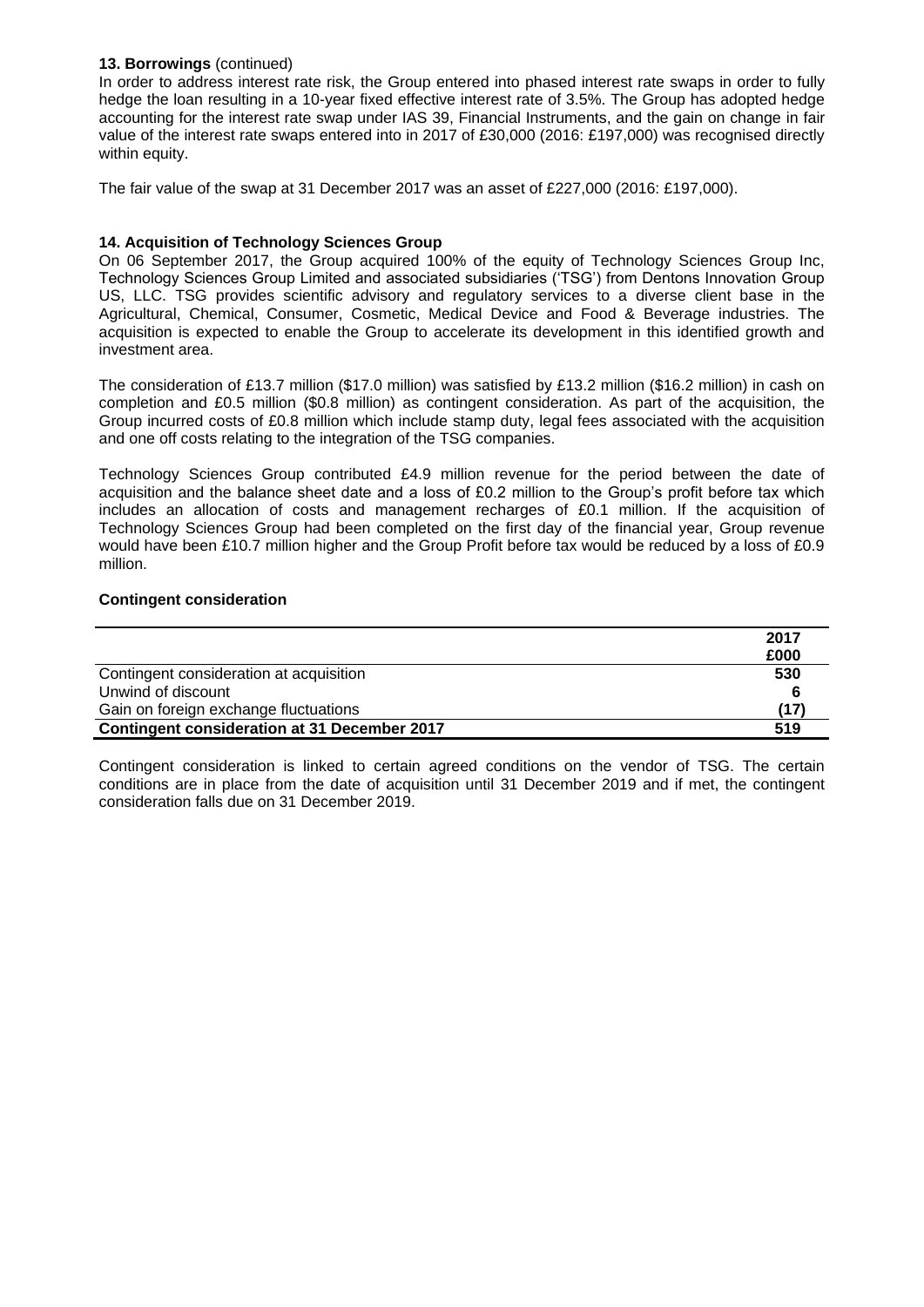## **14. Acquisition of Technology Sciences Group** (continued)

The acquisition is recognised as two distinctive cash generating units identified as TSG Americas and TSG Europe for the purpose of the recognition of the acquisition related intangible assets.

|                                                       | Book value | Key judgements | Fair value  | Fair value |
|-------------------------------------------------------|------------|----------------|-------------|------------|
|                                                       |            | and estimates  | adjustments |            |
|                                                       | £000       | £000           | £000        | £000       |
| Net assets acquired:                                  |            |                |             |            |
| Acquisition related intangible assets                 |            |                | 5,726       | 5,726      |
| Property, plant and equipment                         | 129        |                |             | 129        |
| Trade and other receivables                           | 3,769      |                |             | 3,769      |
| Cash and cash equivalents – Client registration funds | 108        |                |             | 108        |
| Cash and cash equivalents - Group cash                | 2,649      |                |             | 2,649      |
| Trade and other payables                              | (3,630)    |                |             | (3,630)    |
| Provisions (note 11)                                  | (678)      | (615)          |             | (1,293)    |
| Current tax liability                                 | (156)      |                |             | (156)      |
| Deferred tax asset/(liability)                        | 226        |                | (1,308)     | (1,082)    |
|                                                       | 2,417      | (615)          | 4,418       | 6,220      |
| Goodwill                                              |            |                |             | 7,502      |
| Total consideration                                   |            |                |             | 13,722     |
|                                                       |            |                |             |            |
| Satisfied by:                                         |            |                |             |            |
| Cash consideration                                    |            |                |             | 13,192     |
| Contingent consideration                              |            |                |             | 530        |
|                                                       |            |                |             | 13,722     |
|                                                       |            |                |             |            |
| Net cash outflow arising on acquisition:              |            |                |             |            |
| Total cash consideration                              |            |                |             | 13,192     |
| Cash and cash equivalents - Client registration funds |            |                |             | (108)      |
| Cash and cash equivalents - Group cash                |            |                |             | (2,649)    |
| Net cash outflow on acquisition                       |            |                |             | 10,435     |

Provisions of £0.6 million were recognised at the date of acquisition arising from key judgements and estimates. An explanation of the provisions is included in note 11. These provisions are based on management's best estimates using the facts and circumstances that are available. If new information obtained within one year of the date of acquisition about facts and circumstances that existed at the date of acquisition identifies adjustments to the above amounts, or any additional provisions that existed at the date of acquisition, the accounting for the acquisition will be revised.

Fair value adjustments have been recognised for acquisition related intangible assets and the related deferred tax.

The table below is a summary of the acquisition related intangible assets and goodwill arising from the acquisition of TSG (note 7):

|                                        | <b>Customer</b><br><b>Relationships</b><br>and contracts | Goodwill |  |
|----------------------------------------|----------------------------------------------------------|----------|--|
|                                        | £000                                                     | £000     |  |
| <b>TSG Americas</b>                    | 2,609                                                    | 3,166    |  |
| <b>TSG Europe</b>                      | 3.117                                                    | 4,336    |  |
| Total intangible assets on acquisition | 5.726                                                    | 7,502    |  |

The goodwill arising is attributable to the acquired workforce, anticipated future profit from expansion opportunities and synergies of the businesses.

Acquisition related intangible assets of £5.7 million relate solely to the valuation of customer relationships. Technology Sciences Group has worked with a number of blue-chip companies for a number of years. Given the long standing relationships and nature of the customer base, the intangible asset is being amortised over six years for TSG Europe cash generating unit and seven years for the TSG Americas cash generating unit.

A deferred tax liability of £1.3 million in respect of the acquisition related intangible assets was established on acquisition (note 4).